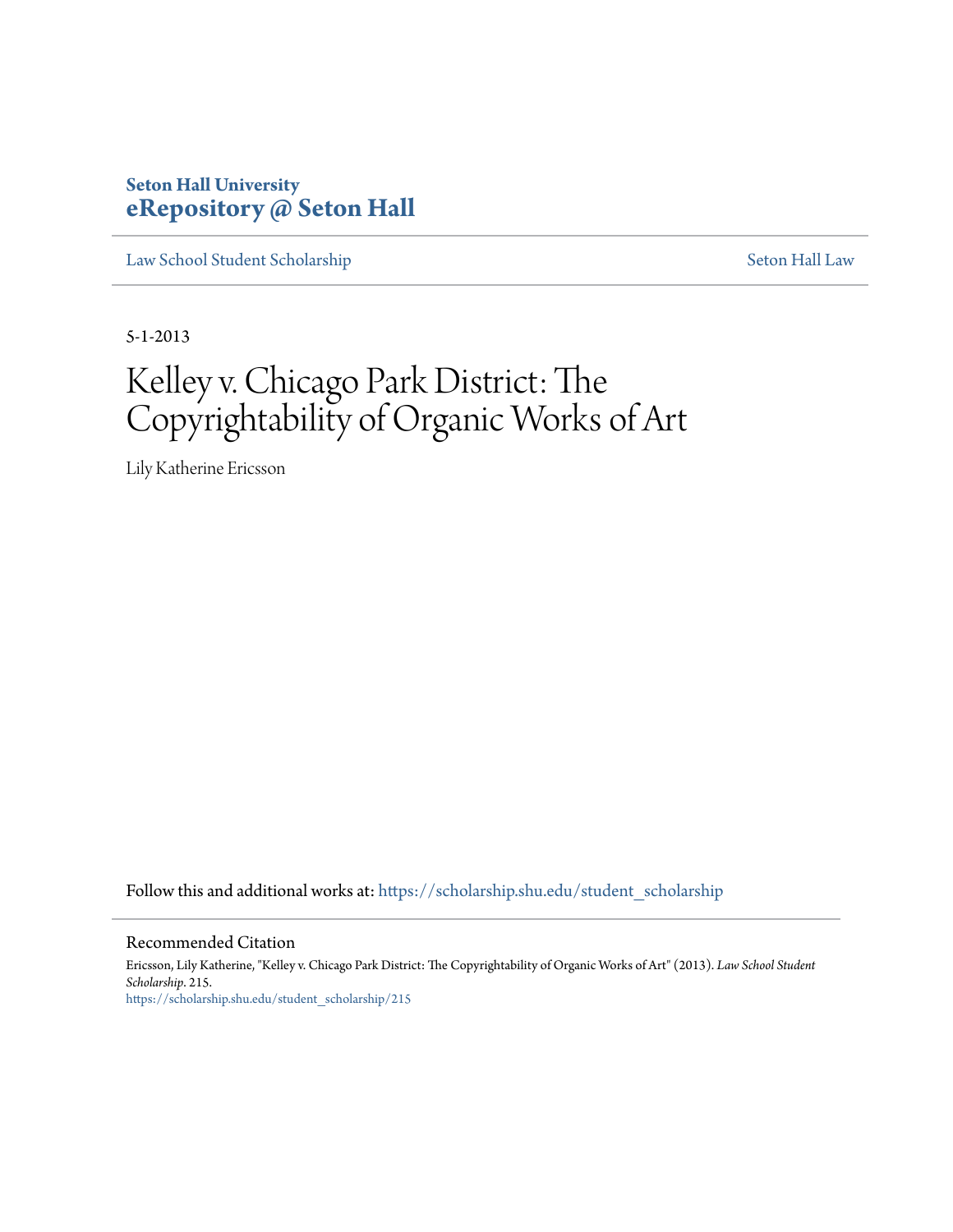# Kelley v. Chicago Park District: *The Copyrightability of Organic Works of Art* (working title)

## **I. INTRODUCTION**

The relationship of our society with contemporary art is not unlike our relationship with mirrors.<sup>1</sup> What we see in contemporary artworks and what we see when we look in the mirror may be beautiful, ugly, surprising, or even incomprehensible. Some reflections, like artworks, are generally liked or disliked, and some are a matter of personal taste. While we give shape and form to the images we see in the mirror, these images, in turn, shape us—although perhaps on a deeper level.<sup>2</sup>

The essence of contemporary art as an art form is complex and multifaceted.<sup>3</sup> Some contemporary artworks are more aesthetic-oriented, evoking the traditional era of paintings made with paint and sculptures hewn from marble. Others' works push the artistic envelope into the realm of commentary, either on social issues or on art itself, using unorthodox mediums in surprising ways.<sup>4</sup> In this era of artistic pluralism,<sup>5</sup> art critics and philosophers alike hesitate to answer the question "What is art?"; some even claim there cannot be an answer.<sup>7</sup>

<sup>&</sup>lt;sup>1</sup> See Arthur Danto, *The Artworld*, The Journal of Philosophy, Vol. 61, No. 19, 571 (Oct. 15, 1964): "Hamlet and Socrates, though in praise and deprecation respectively, spoke of art as a mirror held up to nature."; *see also* OSCAR WILDE, THE DECAY OF LYING, *reprinted in* OSCAR WILDE: COLLECTED WORKS 1134, 1146 (Barnes & Noble Publishing, ed., 2006): "Life imitates art far more than Art imitates life."

<sup>2</sup> *See* MARY ANNE STANISZEWSKI, BELIEVING IS SEEING: CREATING THE CULTURE OF ART 289 (Penguin Books Ltd, 1995): "The most important artists of our time are visionary in that they continue to challenge us to see our world differently. They represent our culture in enlightened and, at time, beautiful ways. Artists prepare the mind and the spirit for new ideas—new ways of seeing."

 $3^{\circ}$  "Contemporary" art is the broad temporal genre encompassing art created in the late 20th and early 21st centuries, and the art to come in the future. Scholars have used the label "contemporary" to describe the art of "the present moment" throughout the past century, because an era and its art can only be defined retroactively. *See* Dan Karlhom, *Surveying Contemporary Art: Post-War, Postmodern, And Then What?*, Art History, Vol. 32, No. 7 (Sept. 2009), 712-33, 716.

<sup>4</sup> Peter Plagens, *How Art Has Changed A Lot*, American Art, Vol. 16, No. 1 (Spring 2008), 8-10, 8.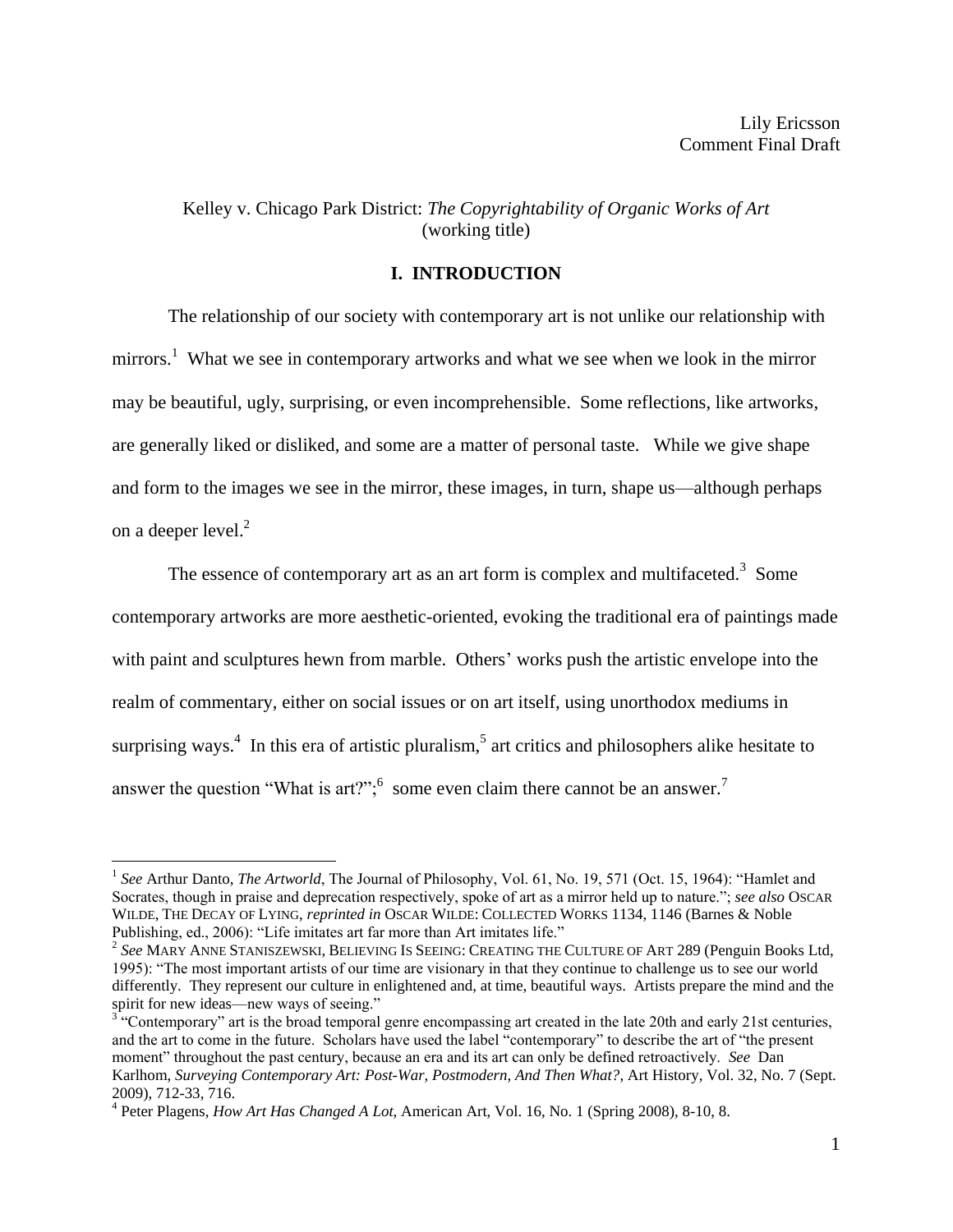The result of art's struggle with definition, however, is at times a terribly difficult and strained reconciliation with the clarity desired by United States laws and methods of legal application, especially in the area of copyright law. Granting an artwork intellectual property protection is crucial for the artist to maintain both economic and cultural standing as a creator of artworks in America's modern society; nevertheless, current interpretations of copyright law as applied to contemporary works of art may be dictating, and even restricting, the artistic "Progress" encouraged by our nation's Constitution. <sup>8</sup>

Part II of this Article introduces a recent victim of such interpretations: works of art created from organic or natural media. While this growing field of art encompasses many subgenres,<sup>9</sup> natural media artworks all share the common use of the Earth in their creation. I will sketch a brief history of this field and its relevant ancestry, in order to explore and understand the aims of natural-media art and of contemporary art in general.

The legal issues addressed in this Article arose in the Seventh Circuit case of *Kelley v. Chicago Park District*, <sup>10</sup> discussed in Part III. After the park district destroyed *Wildflower Works*, a living version of artist Chapman Kelley's floral paintings, Mr. Kelley was denied moral rights—delineated by the Visual Artists Rights Act of  $1990-$ <sup>11</sup> to his work because the court determined it did not pass the basic standard of copyrightability due to its organic flora

<sup>5</sup> *Surveying Contemporary Art: Post-War, Postmodern, And Then What?*, 713, *supra* note 3, art historian Eleanor Heartney describes this generation of art as an "era of apparently anarchic pluralism," 2008.

<sup>6</sup> *How Art Has Changed A Lot*, *supra* note 4.

<sup>7</sup> *See* Arthur Danto, *From Philosophy to Art Criticism*, American Art, Vol. 16, No. 1 (Spring 2002) 14-17, 16-17, explaining that as far as modes of artistic production are concerned, nothing is justifiably preferable to anything else (not ruling out distinctions in quality with no objective direction for art to take.)

 $8\,$  U.S. CONST. Art. I, § 8, cl. 8.

<sup>&</sup>lt;sup>9</sup> Sub-categories of natural-media art include, but are not limited to: Earth Art, Land Art, Environmental Art, Ecoart, and Bio-art. *See* AMY LIPTON AND TRICIA WATTS, ECOLOGICAL AESTHETICS, ART IN ENVIRONMENTAL DESIGN: THEORY AND PRACTICE, Chapter: From Signs to Sculptural Places (Birkhäuser Publishers, 2004).

<sup>10</sup> *Kelly v. Chi. Park Dist.*, 635 F.3d 290 (7th Cir. 2011).

 $11$  17 U.S.C.A. § 106A (2012).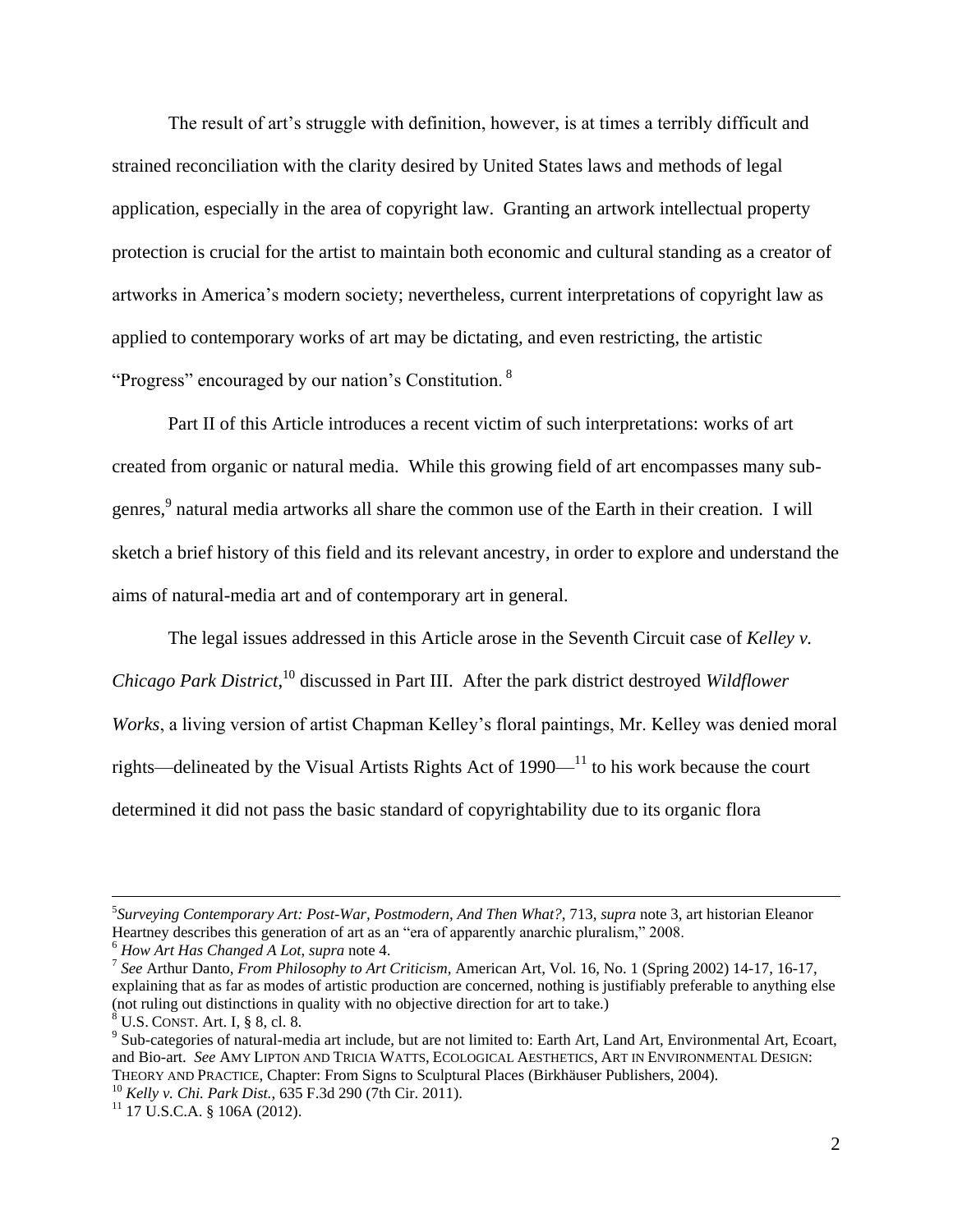medium.<sup>12</sup> The court held that a work using natural materials as a medium cannot be authored or fixed for purposes of copyright.<sup>13</sup> This decision, recently denied for review by the Supreme Court.<sup>14</sup> is distressing because of the possibly damaging legal effects on works which incorporate natural or organic media, and on the artists who rely on the copyright system for economic and social protection for their works.

In Part IV, I analyze the Seventh Circuit's holdings in light of the Intellectual Property Clause of the Constitution, the 1976 Copyright Act, and governing case law. After considering the Seventh Circuit's rationale for its decision, I argue that this court incorrectly decided *Kelley v. Chicago Park District* as a result of its faulty statutory interpretation and its ignorance of black-letter law and precedential case law.<sup>15</sup> Furthermore, I present the consequential issues this court created in denying basic copyrightability to Mr. Kelley's work.

I conclude in Part V with an analysis of the broader implication of this decision as an example of problematic judicial activism which arises in cases concerning complex works of contemporary art. I argue it is important for the courts to put aside subjective notions of taste, aesthetic preference, and artistic judgment if these courts are to apply a proper and objective analysis of a work's copyrightability, following both statute and precedential case law. I argue that straying from this path of taste neutrality impedes artistic development and the cultural and social progress encouraged by the Constitution's Intellectual Property Clause, and by application leaves many artists without legal paths for relief when their livelihoods are compromised.

 $12$  Works must pass a relatively low legal standard to gain copyrightability, consisting of physical fixation and a modicum of creativity. Most works pass these two tests with ease.

<sup>13</sup> *Kelley*, 635 F.3d at 292.

<sup>14</sup> *Kelley v. Chi. Park Dist.*, No. 11-101 (U.S. filed Oct. 3, 2011),

http://www.supremecourt.gov/Search.aspx?FileName=/docketfiles/11-101.htm.

<sup>15</sup> *Kelley v. Chi. Park Dist.,* 635 F.3d 290 (7th Cir. 2011).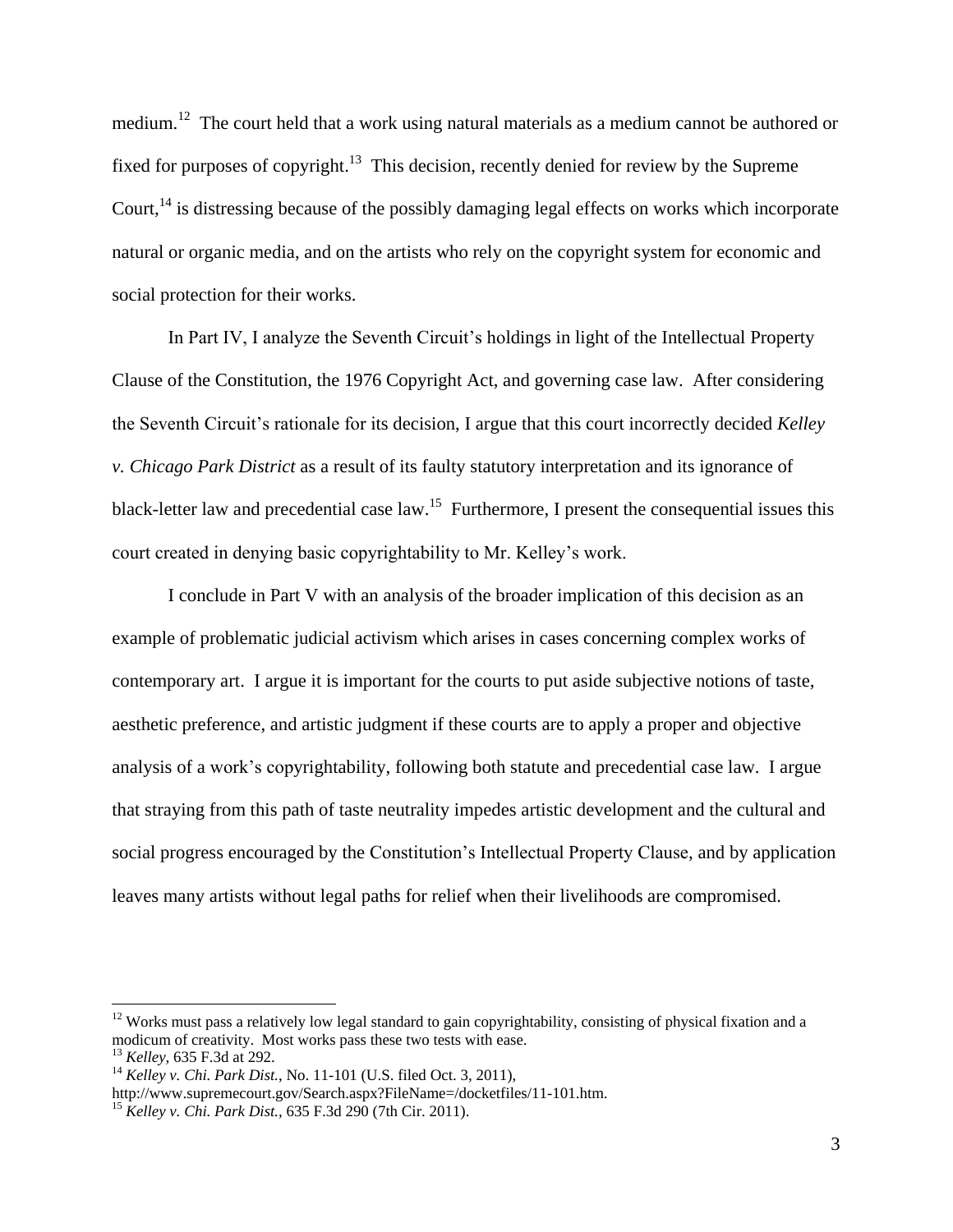# **II. THE NATURE OF NATURE IN ART: UNDERSTANDING ITS PURPOSE AND GOALS**

In the 1960s, the trajectory of the traditional institutionalized art common to our Western civilization drastically changed direction. Fueled partly by the notorious "readymades" of Marcel Duchamp,<sup>16</sup> and partly by the nationwide social upheaval of that era,<sup>17</sup> American artists funneled their sense of rebellion and skepticism of the traditional towards transcending the status quo of art.<sup>18</sup> The result was a post-modern explosion of artistic movements founded in the conceptual, including: pop art, minimalism, op art, conceptual art, earth art, land art, environmental art, body art and photo-realism, to name only a few. These movements persisted into the 1970s and 1980s, when artists continued to expand upon these concepts, often recycling and remolding them to better fit the social climate of the decade.<sup>19</sup> By the latter half of the 1990s, artists no longer felt the need to rebel against art history, and many returned to the aesthetic-based techniques of Modernism, $^{20}$  or at least began to include these methods in their conceptual works.<sup>21</sup>

In the past decade, after centuries of evolution through art reflecting upon itself, the artistic community has joined the rest of the world in its shift towards globalization.<sup>22</sup> The art of

<sup>16</sup> Referring to: *Bicycle Wheel*, 1913: Common bicycle wheel mounted upside down on an ordinary stool; *Fountain*, 1917: Urinal turned on its side atop pedestal. *See* Nat Rosenthal, *Marcel Duchamp (1887-1968)*, Heibrunn Timeline of Art History, Metropolitan Museum of Art, www.metmuseum.org/toah/hd/duch/hd\_duch.htm, Sept. 17, 2011. These "readymades" "challenged the boundaries and even the foundations of art as a concept." Steven Goldsmith, *The Readymades of Marcel Duchamp: The Ambiguities of an Aesthetic Revolution*, The Journal of Aesthetics and Art Criticism, 197-208, Vol. 42, No. 2 (Winter 1983), at 197.

<sup>17</sup> *Marcel Duchamp (1887-1968), supra* note 16.

<sup>18</sup> *Id.*

<sup>19</sup> *Surveying Contemporary Art: Post-War, Postmodern, And Then What?*, 720-21, *supra* note 1.

<sup>&</sup>lt;sup>20</sup> The artistic movement of Modernism is summarized by an attitude of "Art for Art's Sake," asserting the artist's privilege to combine whatever elements he pleases for aesthetic effect alone. Artists effectively reversed all the methods devised since the Renaissance for transmuting a flat surface into a pictorial space, and instead believed "that brush strokes and color patches themselves, not what they stand for, are the artist's primary reality." *See* H.W. JANSON WITH DORA JANE JANSON, HISTORY OF ART: A SURVEY OF THE MAJOR VISUAL ARTS FROM THE DAWN OF HISTORY TO THE PRESENT DAY 492-93 (Harry N. Abrams, Inc. ed., 18th ed., 1974).

<sup>21</sup> *Id*. at 726.

<sup>22</sup> *Id.* at 729.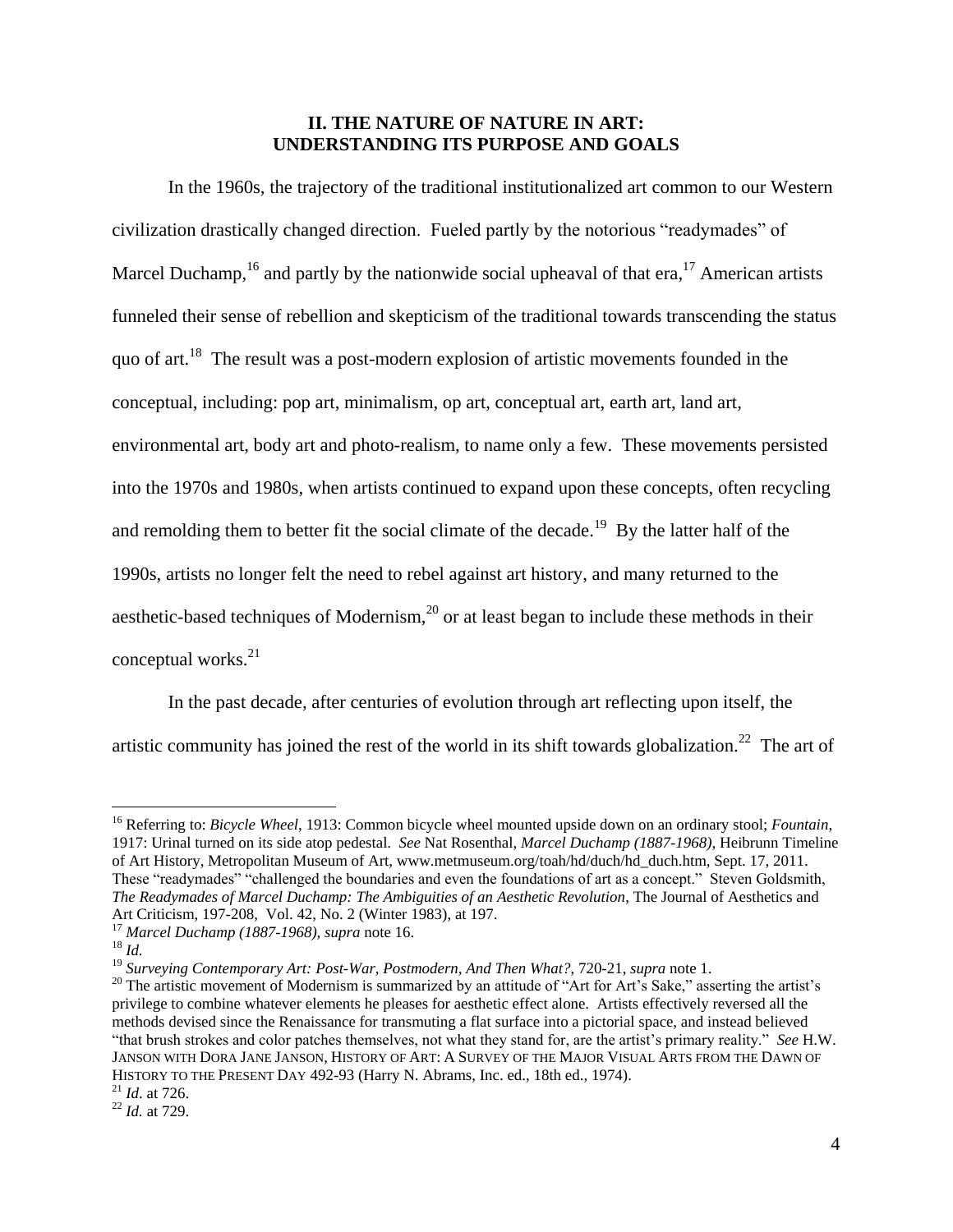this new generation focuses on eroding traditional conceptual and geographical boundaries, by working in a broad range of media, including new technologies, with more audience involvement and the presentation of bigger spectacles.<sup>23</sup> These contemporary artists "are connected to something greater than themselves and art: the world, the human spirit, democracy or the universe $^{324}$ 

In particular, our society's fixation on the current state of the relationship between humans and the environment inspires many artists to attempt to draw the fast-paced, industrydriven, technology-obsessed American back to nature by utilizing organic materials in their works. Today, our fascination with sustainability and "green living" is reflected not just in the food we eat or the cars we drive, but also in our art. This art ranges from the purely aesthetic to message-laden metaphors, using the Earth's bounty as a medium for their expressions.<sup>25</sup>

#### **III.** *KELLY V. CHICAGO PARK DISTRICT*

#### **A. An Artist's Fight**

Chapman Kelley is a nationally recognized artist, traditionally known for his representational paintings of landscapes and flora—in particular, romantic flora and woodland paintings set within ellipses.<sup>26</sup> In the past sixty years, the Texas native has received many

<sup>23</sup> *See* BELIEVING IS SEEING at 255-301(*supra* note 2) for examples of this new generation of artworks.  $^{24}$  *Id.* 

<sup>25</sup> Examples of these works include: Vaughn Bell's *Personal Forest Floor (Portable Mountain)* (2003-08), small organic landscapes on wheels meant to be tended to and walked around like pets, and *Village Green* (2008), suspended personal and portable biospheres. Rachel Wolff, "Turning Over a New Leaf," *ARTnews* (April 2009) http://www.artnews.com/2009/04/01/turning-over-a-new-leaf/. *See also* T. Allen Comp's *The Litmus Garden* (2001), a collection of native trees and shrubs planted alongside a six-pond color-changing water treatment system. "Litmus Garden," *greenmuseum.org*, greenmuseum.org/content/artist\_content/ct\_id-14\_artist\_id-15.html, (last visited Oct. 27, 2011).

<sup>26</sup> *Kelley*, 635 F.3d at 291*.* See Image 1.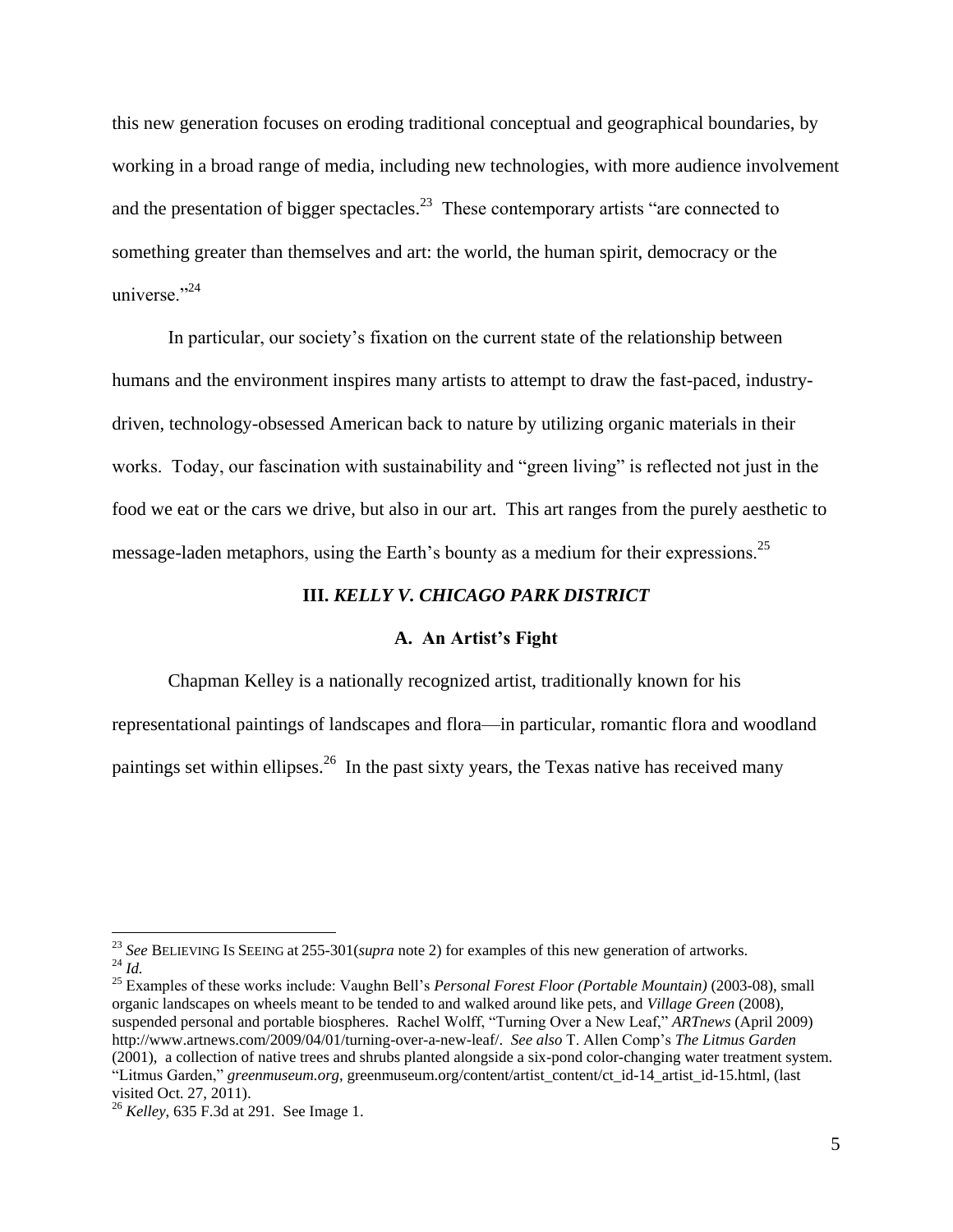prestigious awards for his paintings and has participated in multiple major exhibitions throughout the country. $27$ 

In 1984, Mr. Kelley decided to take his artwork beyond the canvas and actualize his wildflower ellipses.<sup>28</sup> He received permission from the Chicago Park District to install two oval flower beds the size of football fields in Grant Park along the city's lakefront.<sup>29</sup> Mr. Kelley installed—and personally financed—between 48 and 60 species of wildflowers native to the Chicago region with help from his own team of volunteers.<sup>30</sup> The flowers were selected solely by Mr. Kelley, and planted so that they would blossom sequentially, with colors changing throughout the season and increasing in brightness towards the center of each ellipse.<sup>31</sup> The work was entitled *Chicago Wildflower Work I* (hereinafter *Wildflower Works*).

In addition to the aesthetic design, this real-life "painting" was also a test of " 'the economic and ecological impact of introducing wildflowers into cities,' " including possibilities of erosion control, reductions in water consumption and mowing, and gas, manpower, and pollution reduction.<sup>32</sup> The work, promoted as "living art," was a great success with the public and with state politicians.<sup>33</sup>

*Wildflower Works* was maintained by Mr. Kelley and his volunteers until 2004, when park officials wished to reconfigure *Wildflower Works* to accommodate new construction in the

<sup>27</sup> *Chapman Kelley Biography 2011*, Chapman Kelley.com,

http://chapmankelley.com/3/Asset.asp?AssetID=6098&AKey=JLBDK6W2 (last visited Oct. 22, 2011).

<sup>28</sup> *Wildflowers As Art in a Chicago Park*, New York Times, June 20, 1985,

www.nytimes.com/1985/06/20/garden/wildflowers-as-art-in-a-chicago-park.html. <sup>29</sup> *Id.*

<sup>30</sup> *Kelley*, 635 F.3d at 293.

<sup>31</sup> *Id*. See Images 2 and 3.

<sup>32</sup> *Wildflowers As Art in a Chicago Park*, *supra* note 26.

<sup>33</sup> *Kelley*, 635 F.3d at 292. See also *Wildflowers As Art in a Chicago Park*, *supra* note 28 (where the chief horticulturalist for the Chicago Park District was quoted as stating that "Wildflower Works" is "unique in scope and size, and for its contrast and color."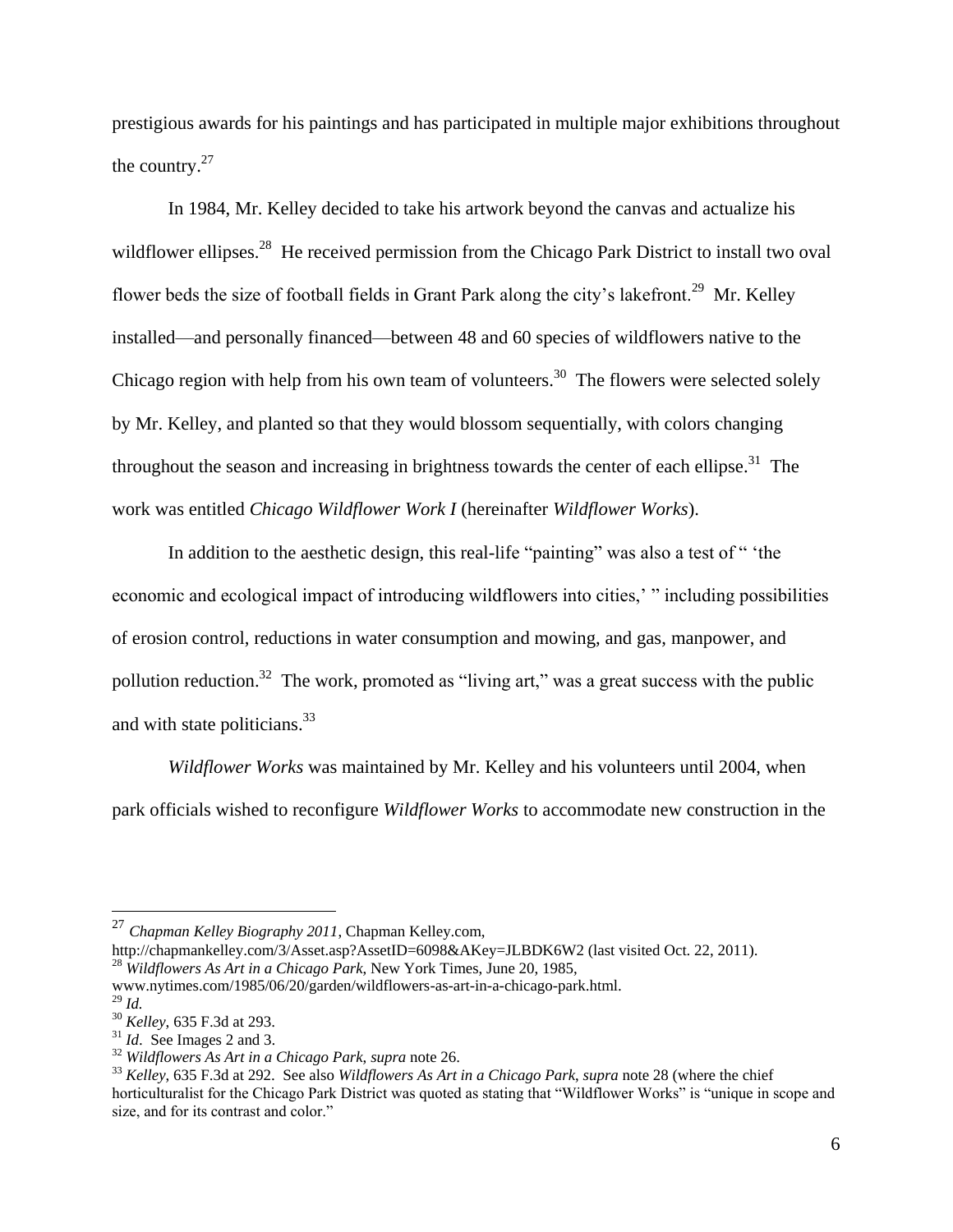park.<sup>34</sup> When notified of the reconfiguration, Mr. Kelley refused to approve the changes; the park officials nevertheless moved forward with the reconfiguration a week later. *Wildflower Works* was reduced in size by half and the remaining wildflowers were moved into smaller rectangular beds along with new plantings.<sup>35</sup>

Shortly afterward, Mr. Kelley sued the Chicago Park District on the basis that the reconfiguration of *Wildflower Works* violated his moral rights under the Visual Artists Rights Act of 1990 ("VARA").<sup>36</sup> Mr. Kelley claimed that the reconfiguration was an intentional "distortion, mutilation, or other modification" of his work, and was "prejudicial to his...honor [and] reputation.<sup>37</sup>

In 2008, the U.S. district court for the Northern District of Illinois held for the Park District, finding that, even though Kelley's work could fit the definition of a painting or sculpture required for moral rights protection under VARA, *Wildflower Works* lacked the basic copyright requisites of original authorship and fixation. Thus, VARA protection could not be applied because the work was inherently uncopyrightable.<sup>38</sup> Kelley subsequently appealed this decision to the Court of Appeals for the Seventh Circuit, which affirmed the district court's holding in January 2011.<sup>39</sup>

<sup>34</sup> *Kelley*, 635 F.3d at 294.

<sup>35</sup> *Id*. See Image 4.

<sup>36</sup>*Kelley*, 635 F.3d*.*at 295. VARA, 17 U.S.C.A. § 106A, stems from the French *Droit moral*, which "arise[s] from the belief that an artist, in the process of creation, injects some of his spirit into the art and that, consequently, the artist's personality, as well as the integrity of the work, should be protected and preserved." RALPH E. LERNER AND JUDITH BRESLER, ART LAW 1252, vol. 2 (Practising Law Institute, 3d ed. 2005). VARA grants artists the right "... to prevent any destruction, distortion, mutilation, or other modification of that work which would be prejudicial to his or her honor or reputation, and which is the result of an intentional or negligent act or omission with respect to that work...." § 106A(a)(3). However, this protection is limited to the following works of visual art: "a painting, drawing, print, or sculpture, existing in a single copy, in a limited edition of 200 copies or fewer... or a still photographic image produced for exhibition purposes only." 17 U.S.C.A § 101. Furthermore, a work of visual art does not include "any work not subject to copyright protection under this title." Id. <sup>37</sup> *Id.*

<sup>38</sup> *Kelley v. Chi. Park Dist.* 2008 U.S. Dist. LEXIS 75791 (N.D. Ill. 2008).

<sup>39</sup> *Kelly*, 635 F.3d at 290.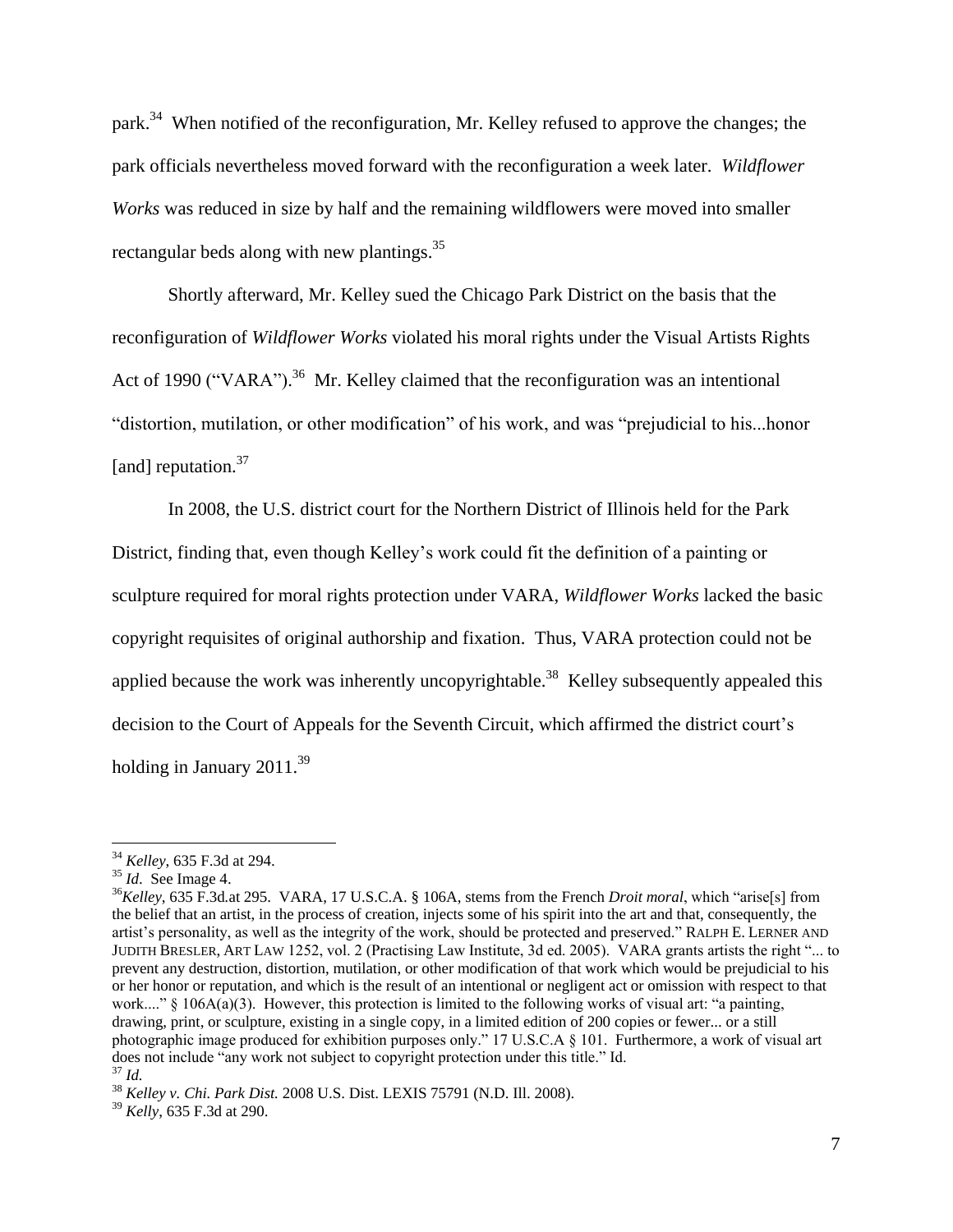#### **B. The Copyright Standard**

While the Seventh Circuit Court rejected the district court's holding that "Wildflower Works" could be considered a work of visual art under VARA,<sup>40</sup> the circuit court did agree that the work did not meet the basic copyrightability standards of original authorship and fixation required for VARA qualification.<sup>41</sup>

Copyright protection is rooted in Article I, § 8, clause 8 of the United States Constitution, which delegates to Congress the "Power ... to Promote the Progress of Science and useful Arts, by securing for limited Times to Authors and Inventors the exclusive Right to their respective Writings and Discoveries."<sup>42</sup> This Intellectual Property Clause provides an economic incentive for artists to create art by awarding them the right to profit from their creation for a specific amount of time, in return for their eventual contribution to the public and towards the "Progress" fostered by the Constitution.<sup>43</sup>

The most recent codification of the Intellectual Property Clause is the Copyright Act of 1976,<sup>44</sup> which limits copyright protection to "original works of authorship fixed in any tangible medium<sup>45</sup> of expression<sup> $1/46$ </sup> Furthermore, when the work at issue is a compilation of preexisting

<sup>&</sup>lt;sup>40</sup> Holding that for a work to receive VARA protection, "it cannot just be 'pictorial' or 'sculptural' in some aspect or effect, it must actually *be* a 'painting' or a 'sculpture.' Not metaphorically or by analogy, but *really*." *Id.* at 300. <sup>41</sup> *Id*. at 299.

<sup>42</sup> U.S. CONST., Art. I, § 8, cl. 8.

<sup>&</sup>lt;sup>43</sup> LEONARD D. DUBOFF & CHRISTY O. KING, ART LAW (IN A NUTSHELL) 158 (West Group, 3d ed. 2000).

<sup>44</sup> 17 U.S.C.A. prec § 101.

<sup>&</sup>lt;sup>45</sup> The medium in which a work is executed does not affect its copyrightablility, so long as the work complies with the other requirements. *See* note 43 *supra* at 167.

<sup>46</sup> 17 U.S.C.A. § 102(a). "Subject matter of copyright: In general: (a) Copyright protection subsists, in accordance with this title, in original works of authorship fixed in any tangible medium of expression, now known or later developed, from which they can be perceived, reproduced, or otherwise communicated, either directly or with the aid of a machine or device. Works of authorship include the following categories: (1) literary works; (2) musical works, including any accompanying words; (3) dramatic works, including any accompanying music; (4) pantomimes and choreographic works; (5) *pictorial, graphic, and sculptural works*; (6) motion pictures and other audiovisual works; (7) sound recordings; and (8) architectural works." (Emphasis added). Additionally, 17 U.S.C.A § 102(b) clarifies that copyright protection does not extend to "any idea, procedure, process, system, method of operation, concept, principle, or discovery ...." *See also* H.R. REP NO. 94-1476, at 51 (1976), explaining the narrow language change from that used the Intellectual Property Clause to what is used in the Copyright Act: "In using the phrase "original works of authorship," rather than "all the writings of an author" ..., the committee's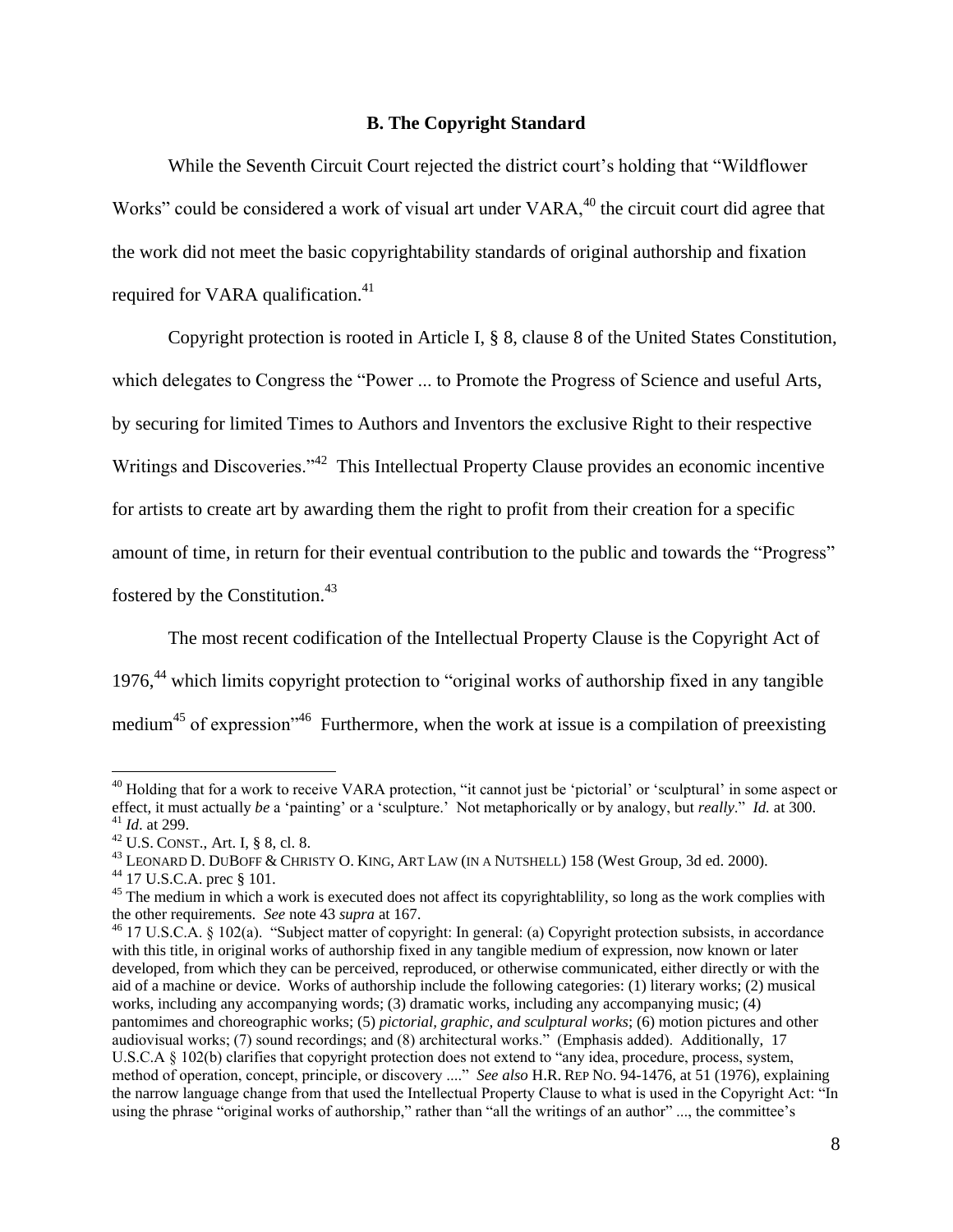elements with a different end result (as seen in *Wildflower Works*), the copyright in the work "extends only to the material contributed by the author of such work ...."<sup>47</sup>

#### **C. The Seventh Circuit's Analysis and Holding**

The Court of Appeals for the Seventh Circuit saw Mr. Kelley's work of art as nothing more than a living garden, which, it claimed, inherently lacked the kind of authorship and stable fixation explicitly required by the Intellectual Property Clause to support copyright.<sup>48</sup> The court stated that copyrightable works must be the original product of a human author; the forces of nature cannot be copyrighted, and it follows that "gardens are planted and cultivated, not authored.<sup>149</sup> While the court found *Wildflower Works* to possess the requisite level of originality for copyright,<sup>50</sup> the court rejected the argument that Mr. Kelley's design of *Wildflower Works* was an act of authorship, asserting that "[t]o the extent that seeds or seedlings can be considered a 'medium of expression,' they originate in nature, and natural forces—not the intellect of the gardener—determine their form, growth, and appearance."<sup>51</sup>

Furthermore, the court did not find the work to be "fixed," holding that "a garden is simply too changeable to satisfy the primary purpose of fixation<sup>52</sup> .... It may endure from season to season, but its nature is one of dynamic change."<sup>53</sup> The court was also troubled by its inability

purpose is to avoid exhausting the constitutional power of Congress to legislate in this field, and to eliminate the uncertainties arising from the latter phrase."

 $47$  17 U.S.C.A § 103(b). "The copyright in a compilation or derivative work extends only to the material contributed by the author of such work, as distinguished from the preexisting material employed in the work, and does not imply any exclusive right in the preexisting material. The copyright in such work is independent of, and does not affect or enlarge the scope, duration, ownership, or subsistence of, any copyright protection in the preexisting material." <sup>48</sup> *Kelley*, 635 F.3d at 303.

<sup>49</sup> *Id.* at 304. See also *Id.* quoting U.S. COPYRIGHT OFFICE, COMPENDIUM II: COPYRIGHT OFFICE PRACTICES  $\S$  503.03(a), (1984): "[A] work must be the product of human authorship' and not the forces of nature."

<sup>50</sup> *Kelley* 635 F.3d at 303.

<sup>51</sup> *Id*. at 304.

 $52$  "Fixation serves two basic roles: (1) easing problems of proof or creation and infringement, and (2) providing the dividing line between state common law protection and protection under the federal Copyright Act, since works that are not fixed are ineligible for federal protection but may be protected under state law." *Id.*, quoting 2 Patry on Copyright § 3:22.

<sup>53</sup> *Kelley*, 635 F.3d at 304-05.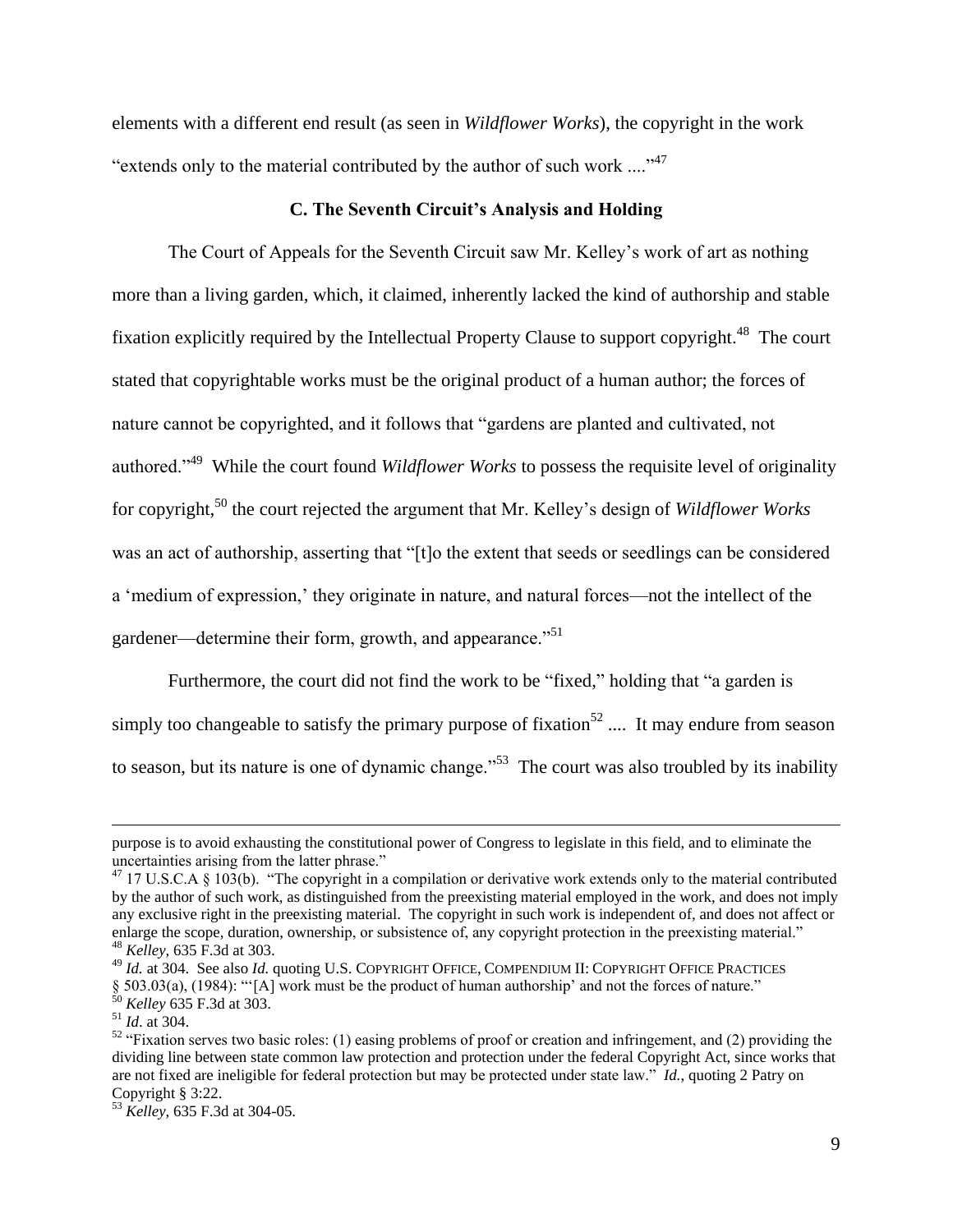to determine what the baseline for fixation and copyright infringement may be for a variable work such as *Wildflower Works*, for without a sufficiently permanent and stable copy of the designer's intellectual expression, the work is not as easily susceptible to infringing copying and as such does not require copyright protection.<sup>54</sup>

The court did attempt to clarify its holding, maintaining that it was "not suggesting that copyright attaches *only* to works that are static or fully permanent (no medium of expression lasts forever), or that artists who incorporate natural or living elements in their work can *never* claim copyright."<sup>55</sup> Following this analysis, the court would find copyrightability in other variable works, such as Alexander Calder's wind-activated mobiles, and even works created using natural materials, such as Jeff Koons' oversized floral topiary *Puppy*. 56

Because the court found *Wildflower Works* to be neither authored nor fixed in the senses required for basic copyright under the Act, the court determined that *Wildflower Works* would not qualify for moral-rights protection under VARA.<sup>57</sup> The Seventh Circuit court remanded to the district court with instructions to enter judgment for the Chicago Park District.<sup>58</sup>

Following this holding, on July 18, 2011, Mr. Kelley filed a petition for writ of certiorari to the United States Supreme Court, asking the Court to determine "[w]hether an original work of art that incorporates living elements is 'unauthored' and thus not protected under the Copyright Act," and "[w]hether an original work of art that incorporates living elements can be 'fixed' for the purposes of protection under the Copyright Act."<sup>59</sup> While American artists and

<sup>54</sup> *Id.* at 305.

<sup>55</sup> *Id.*

<sup>56</sup> *Id.* at 305-06.

<sup>57</sup> *Id.* at 306.

<sup>58</sup> *Id.* at 308.

<sup>59</sup> Petition for Writ of Certiorari at i, Kelley v. Chi. Park Dist., 635 F.3d 290 (7th Cir. 2011), *appeal docketed*, No. 11-101 (U.S. July 25, 2011).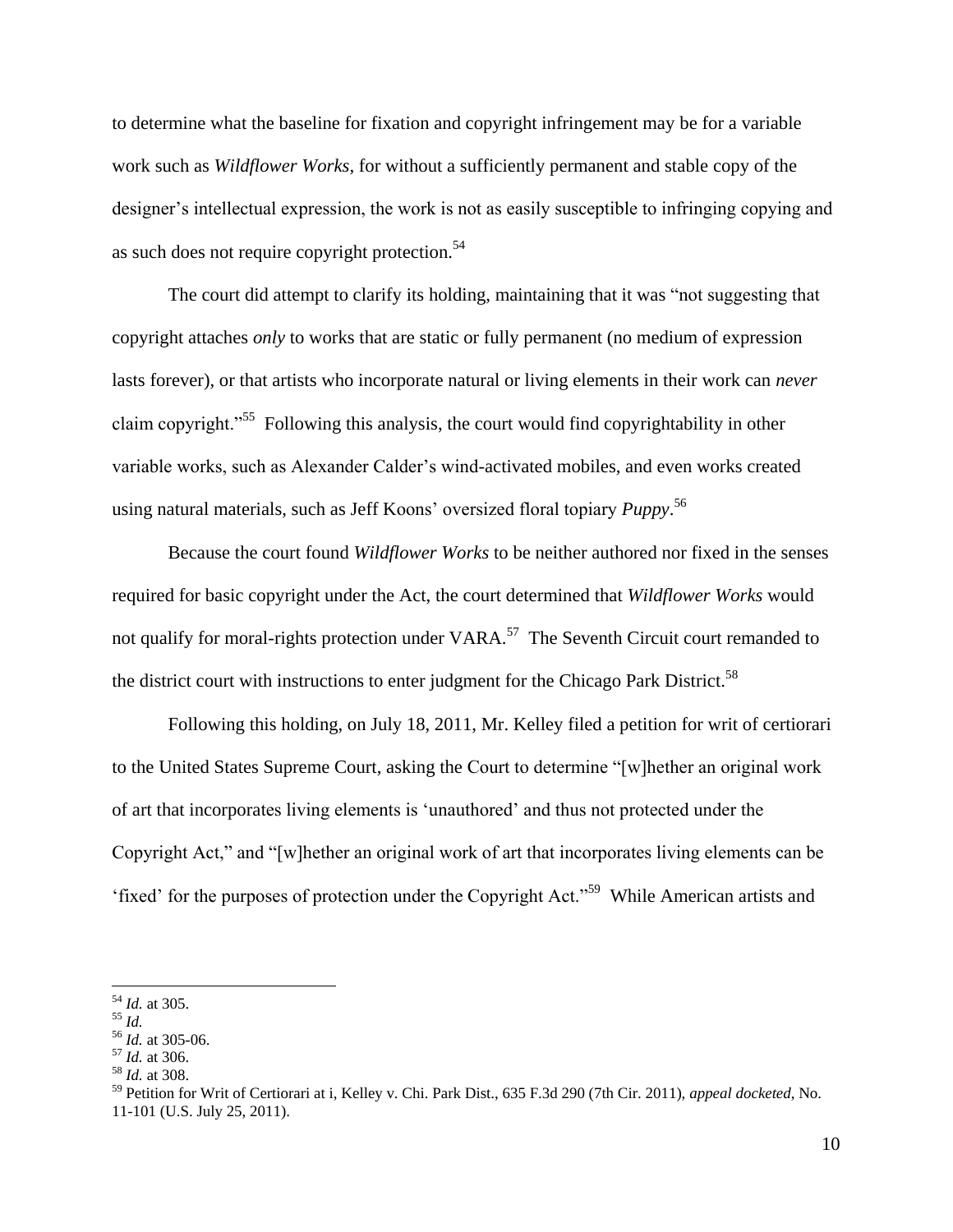their advocates urged, in amici briefs,  $60$  the "high court  $[$ to $]$  open $[$  $]$  the door to protecting artists' rights," they were unsuccessful.<sup>61</sup> The petition was denied by the Supreme Court on October 3,  $2011^{62}$ 

## **D.** *Kelley***'s Effect on Contemporary American Art and Artists**

With the denial of Mr. Kelley's petition for writ of certiorari, the Seventh Circuit's ruling on copyrightability for works which incorporate natural materials stands as the reigning decision on the issue. The effects of this holding on American visual artists and their works are substantial and significantly burdensome; following *Kelley*, works of art employing natural media run a grave risk of being uncopyrightable.<sup>63</sup> As a result, many artists will now find themselves unable to protect both their economic rights—through the Act—and their moral rights—through VARA—over their works, leaving their art and their well-being as artists legally without merit.

Art enthusiasts argue that the court's muddled analysis of the authorship and fixation elements "has opened up a Pandora's box of copyright issues for a vast spectrum of artwork incorporating natural elements;" and that the court's degradation of Mr. Kelley's artistic and intellectual efforts to the labor of a gardener "greatly undermine[s] the domains of land art, bioart and any other artwork involving the medium of nature."<sup>64</sup>

<sup>60</sup> *See* Brief for Volunteer Lawyers for the Arts, et al. as Amici Curiae Supporting Petitioner, Kelley v. Chi. Park Dist., 132 S. Ct. 380 (2011) (No. 11-101), 2011 U.S. LEXIS 6228, *and* Brief for The Intellectual Property Law Assoc. of Chicago as Amicus Curiae Supporting Petitioner, Kelley v. Chi. Park Dist., 132 S. Ct. 380 (2011) (No. 11- 101), 2011 U.S. LEXIS 6228.

<sup>61</sup> Peter Simek, *Dallas Artist Chapman Kelley Takes Wildflower Case to Supreme Court*, Dallas Magazine (July 26, 2011, 8:50 AM), http://frontrow.dmagazine.com/2011/07/dallas-artist-chapman-kelley-takes-wildflower-case-tosupreme-court/.

<sup>62</sup> *See* note 14 *supra*.

<sup>63</sup> Chin-Chin Yap, *The Un-Edenic State of Copyright*, ArtAsiaPacific (May/June 2011), artasiapacific.com/Magazine/73/TheUnEdenicStateOfCopyright. <sup>64</sup> *Id.*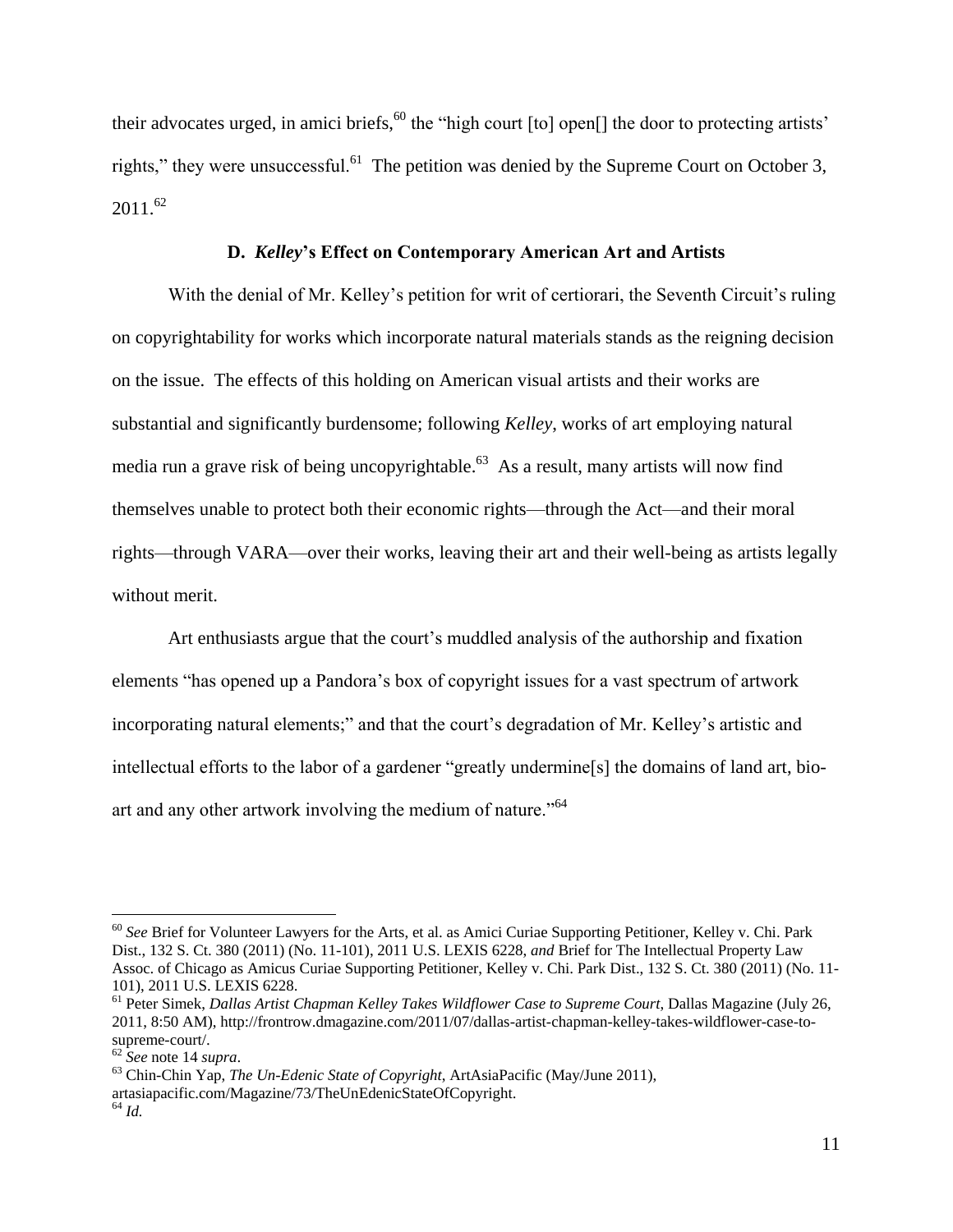While the court cited *Wildflower Works*'s vitality as one reason for its uncopyrightability, the opinion also leaves in limbo those artworks using lifeless materials which originated in nature, such as Damien Hirst's famed tiger shark suspended in a tank of formaldehyde, and those works which are part nature, part man-made, such as the 7,000 oak tree and stone column pairs Joseph Beuys placed throughout New York City.<sup>65</sup>

The Seventh Circuit's self-comforting rationale that "the law must have some limits"<sup>66</sup> is viewed as the "kiss of death to conceptual art" and detrimental to artists' rights.<sup>67</sup> Art advocates warn that the Seventh Circuit's ruling not only "'create<sup>[5]</sup> an adverse precedent for US artists who use organic material to make their art,' impacting not just Kelley but also 'the broader US arts community and the rights of painters and sculptors,'"<sup>68</sup> but also "challenge[s] and harm[s] the ability to advise and educate artists in the area of copyright law, especially with regard to works of art incorporating living materials and other innovative materials."<sup>69</sup> Such an undesirable use of American copyright law carries on the practice of judicial hostility towards the arts community in the United States. $70$ 

#### **IV. QUESTIONING THE SEVENTH CIRCUIT'S DECISION**

The art community's concern that the Seventh Circuit's decision and the Supreme Court's refusal to review this decision will significantly hinder future artistic and intellectual advancement if other courts follow in these footsteps demands a more detailed assessment of the

<sup>65</sup> *Id*., discussing Damien Hirst's *The Physical Impossibility of Death in the Mind of Someone Living* (1991) and Joseph Beuys' *7,000 Oaks* (1982-87).

<sup>66</sup> *Kelley*, 635 F.3d at 306.

<sup>67</sup> Sergio Muñoz Sarmiento, Esq., *Court: Not All Conceptual Art May Be Copyrighted*, Clancco: Art + Law (February 16, 2011), http://clancco.com/wp/2011/02/vara\_moral-rights\_sculpture\_originality/.

<sup>68</sup> Martha Lufkin, *Chicago court denies artist's copyright appeal*, The Art Newspaper (Apr. 21, 2011),

http://www.theartnewspaper.com/articles/Chicago+court+denies+artist's+copyright+appeal/23575.

<sup>69</sup> *See* Brief for Volunteer Lawyers for the Arts, et al. as Amici Curiae Supporting Petitioner, *Kelley*, 132 S. Ct. 380 (No. 11-101).

<sup>70</sup> *Dallas Artist Chapman Kelley Takes Wildflower Case to Supreme Court*, *supra* note 61.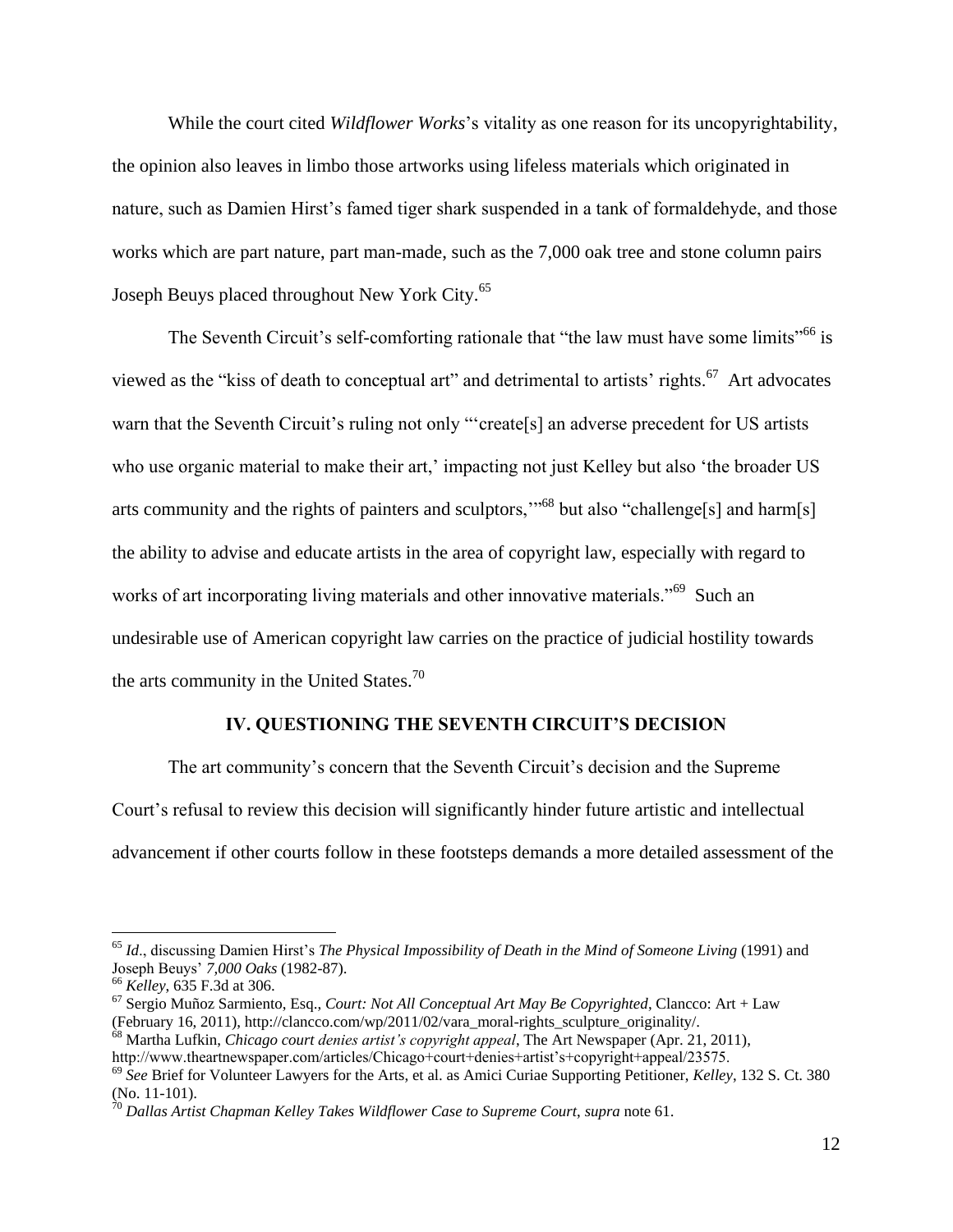Seventh Circuit's analysis.<sup>71</sup> Below is an examination of what is required of a work to be eligible for copyrightability, paralleled with the Seventh Circuit's own interpretation of the § 102(a) requirements. Specifically, we must delve deeper into the two operative holdings of the Seventh Circuit's ruling: (1) that using materials found in nature in one's artwork is the "wrong kind" of authorship for copyright protection, as these materials owe their appearance to nature, not the author; and (2) that using living materials in an artwork precludes fixation for purposes of copyright despite the work's otherwise tangible and perceivable form.<sup>72</sup>

# **A. Original Work of the "Wrong Kind" of Authorship: Untangling the Seventh Circuit's Oxymoron**

# *i. Clarifying the Language*

In order to sustain the utilitarian give and take of protection and progress embodied in the Intellectual Property Clause, §102(a) of the Act requires that a work must be an "original work of authorship" in order to be awarded copyright protection.<sup>73</sup> The 1976 Act does not define the terms within this requirement. Instead, Congress deferred to the case law under the previous 1909 Act for its desired interpretation of the standard.<sup>74</sup> While the 1909 Act did not expressly require originality, the courts uniformly inferred the requirement from the fact that only "authors" could claim copyright protection for their works.<sup>75</sup> The term "author" was defined as " the beginner ... or first mover of anything ... creator, originator."<sup>76</sup> Today, the "author" is more specifically recognized as the intellect behind the matter—the person who conceptualizes

 $^{71}$  Advocacy, Volunteer Lawyers for the Arts, www.vlany.org/advocacy.index.php (last visited Oct. 25, 2011).

<sup>72</sup> Petition for Writ of Certiorari at 1.

<sup>73</sup> *See* notes 42 and 46, *supra*.

<sup>74</sup> *See* 1-2 Nimmer on Copyright § 2.01 (2011), quoting H.R. REP NO. 94-1476, at 51: "The phrase 'original works or authorship,' which is purposely left undefined, is intended to incorporate without change the standard of originality established by the courts under the present [1909] copyright statute."

 $75$  1-2 Nimmer on Copyright § 2.01.

<sup>76</sup> *Id*., quoting *Remick Music Corp. v. Interstate Hotel Co. of Neb.*, 58 F.Supp 523, 531 (D. Neb. 1944).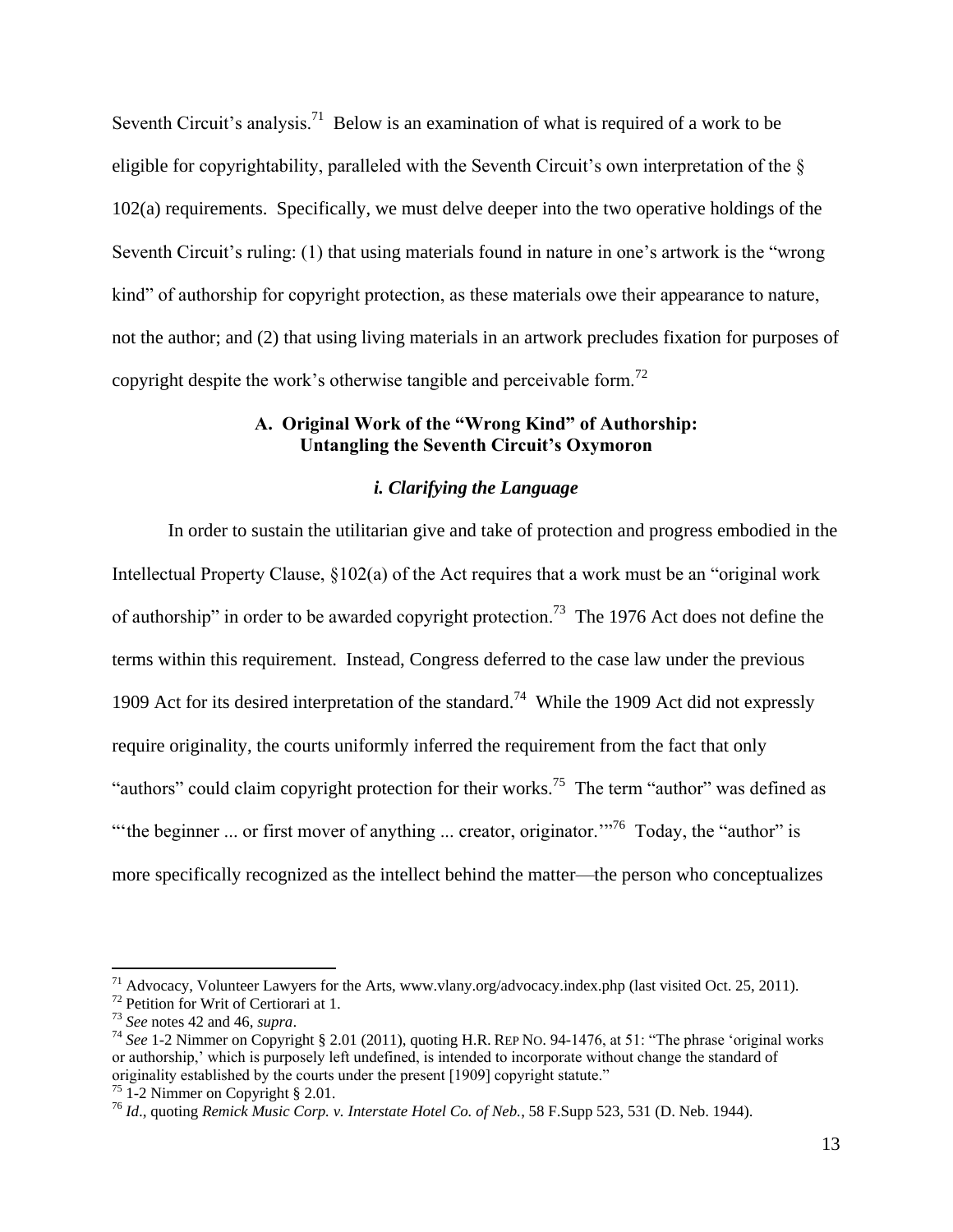and directs the development of the work's form and content, rather than the person who simply follows orders to physically execute the work.<sup>77</sup>

These definitions suggest mutuality between the terms "authorship" and "originality"—a work is not the product of an author unless the work is original.<sup>78</sup> It follows that we must also determine the intended meaning of "originality" for copyright purposes. While the term seems to evoke a necessity for a new and unique work as a whole, in application it only calls for independent creation by a person as an expression of one's imaginative spark or minimal degree of creativity—not novelty.<sup>79</sup> Therefore, "a work will not be denied copyright protection simply because it is substantially similar to a work previously produced by others, and hence, is not novel."<sup>80</sup> The terms "original" and "author" signify codependent, almost inherently identical, requirements for copyright: when a work is independently created—not copied from other works—it is original, and an original work's creator must be an author.<sup>81</sup>

The Supreme Court took pains to highlight this inherent interconnectedness in *Burrow-*Giles Lithographic Co. v. Sarony.<sup>82</sup> In determining original authorship of a photograph, the Court looked for the imprint of the author in the subject's pose, expression, costume, and accessories, and in the photograph's arrangement of light and shadow on both the subject and the

 $^{77}$  Jane C. Ginsberg, The Concept of Authorship in Comparative Copyright Law, 52 DePaul L. Rev. 1063, 1072 (2003).

<sup>1-2</sup> Nimmer on Copyright § 2.01.

<sup>79</sup> See note 84 *infra* for a compiled list of relevant sources for this definition.

 $80$  1-2 Nimmer on Copyright § 2.01 at [A], explaining that "novelty" is a requirement reserved for patent law, and should not be confused with copyright's "originality" requirement.

<sup>&</sup>lt;sup>81</sup> *Id.*: "Originality in the copyright sense means only that the work owes its origin to the author, *i.e.*, is independently created ...."

<sup>82</sup> *Burrow-Giles Lithographic Co. v. Sarony*, 111 U.S. 53 (1884).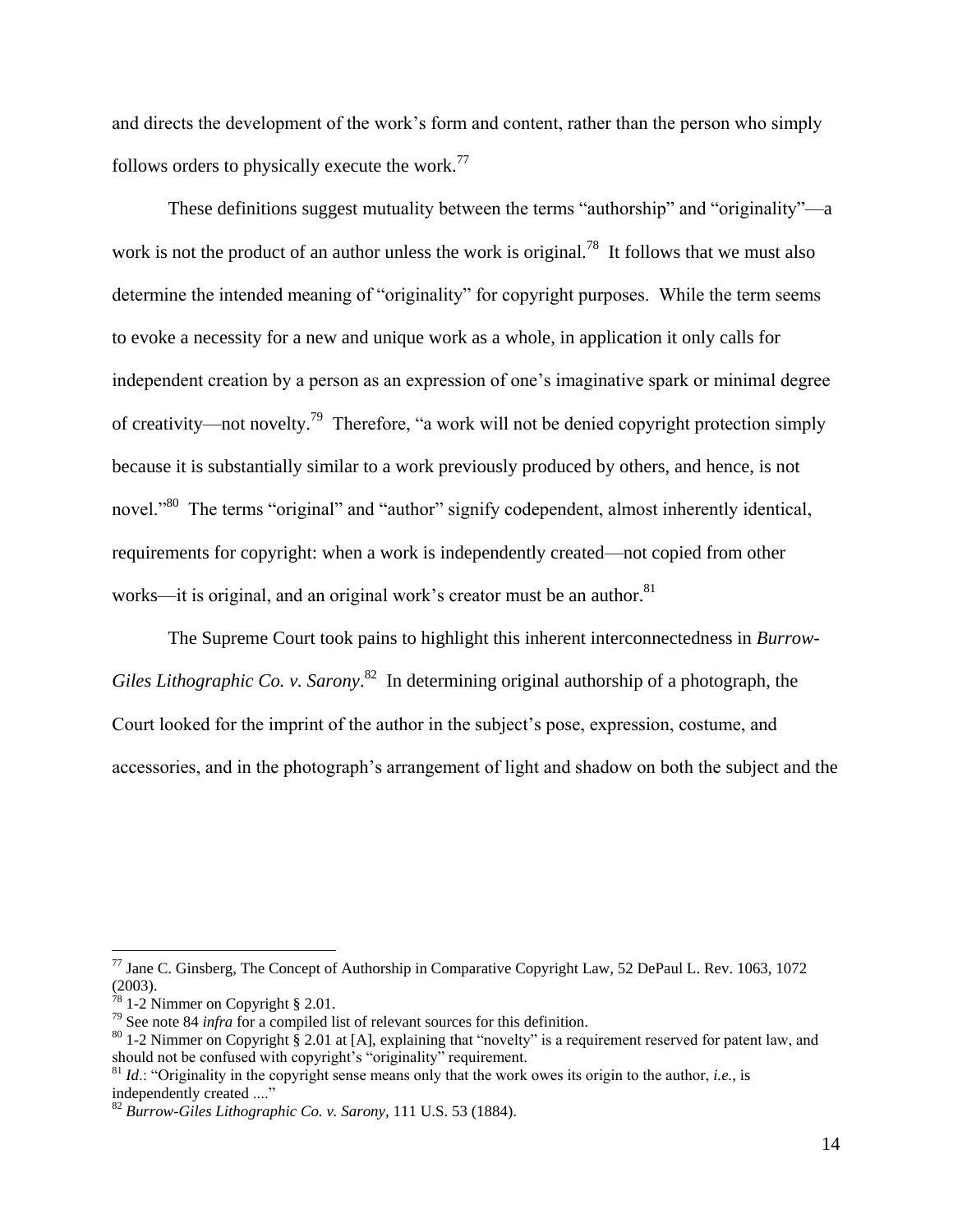background.<sup>83</sup> These visible elements owed their origin to the author of the photograph, thus indicating originality for copyright purposes.<sup>84</sup>

This understanding of originality and authorship is not only dictated by the Supreme Court,  $85$  but is also accepted by almost every federal circuit—including the Seventh— $86$  and is thus without question dispositive on both the Seventh Circuit and our investigation *infra*.

For compilation works, such as *Wildflower Works*, copyright protection requires an additional step: an analysis of the work's specific identifiable components to determine the scope of the work's protection. While a work as a whole may be original enough to receive copyright protection, specific components within the work may not qualify as "original" and "authored," and therefore the artist cannot receive piecemeal copyright protection for those components.<sup>87</sup> Interpretation of this requirement for copyright universally follows the Supreme Court's holding

<sup>&</sup>lt;sup>83</sup> Christine Haight Farley, The Lingering Effects of Copyright's Response to the Invention of Photography, 65 U. Pitt. L. Rev. 385, 390 (2004).

<sup>&</sup>lt;sup>84</sup> *Burrow-Giles*, 111 U.S. at 58, indicating that writings as indicated in the Intellectual Property Clause include all forms of visible expression of the author's ideas.

<sup>85</sup> See *Mazer v. Stein*, 347 U.S. 201, 214 (1954) (original pieces of art are tangible expressions of an artist's ideas); *Feist Publ'ns Inc. v. Rural Telephone Service Co.*, 499 U.S. 340, 348 (1991) (requiring only a minimal degree of creativity in original works).

<sup>86</sup> See *Gamma Audio & Video, Inc. v. Ean-Chea*, 11 F.3d 1106, 1112 (1st Cir. 1993) (describing "original elements" as those that were "contributed by the author"); *Alfred Bell& Co. v. Catalda Fine Arts*, 191 F.2d 99, 102 (2d Cir. 1921) ("'Original' in reference to a copyrighted work means that the particular work 'owes its origin' to the 'author.'"); *Kay Berry, Inc. v. Taylor Gifts, Inc.*, 421 F.3d 199, 207 (3d Cir. 2005) (finding that the addition of the artist's own imaginative spark is enough to denote originality, and therefore copyrightablility.); *Bucklew v. Hawkins, Ash, Baptie & Co., LLP*., 329 F.3d 923, 929 (7th Cir. 2003) (explaining that this definition is appropriate because "any more demanding requirement would be burdensome to enforce and would involved judges in making aesthetic judgments, which few judges are competent to make."); *Toro Co. v. R & R Prod. Co*., 787 F.2d 1208, 1212 (8th Cir. 1986) ("Originality denotes only enough definite expression so that one may distinguish authorship."); *Satava v. Lowry*, 323 F.3d 805, 810 (9th Cir. 2003); *Gates Rubber Co. v. Bando Chem. Indus., Ltd*., 9 F.3d 823, 836 (10th Cir. 1993) ("Originality in the field of copyright requires that the work be independently created by the author and that it poses a minimal degree of creativity."); *Warren Publ'g, Inc. v. Microdos Data Corp*., 115 F.3d 1509, 1523 (11th Cir. 1997) ("What does originality mean? The selection must be made independently by the compiler not copied, and must owe its origin to the author.") (referring to compilation works).

<sup>87</sup> See *Bucklew v. Hawkins, Ash, Baptie & Co., LLP*, 329 F.3d 923, 929 (7th Cir. 2003), stating "[e]very expressive work can be decomposed into elements not themselves copyrightable .... The presence of such elements obviously does not forfeit copyright protection of the work as a whole ...; it is the combination of elements, or particular novel twists given to them, that supply the minimal originality required for copyright protection." Note that this decision is dispositive precedent for *Kelley*.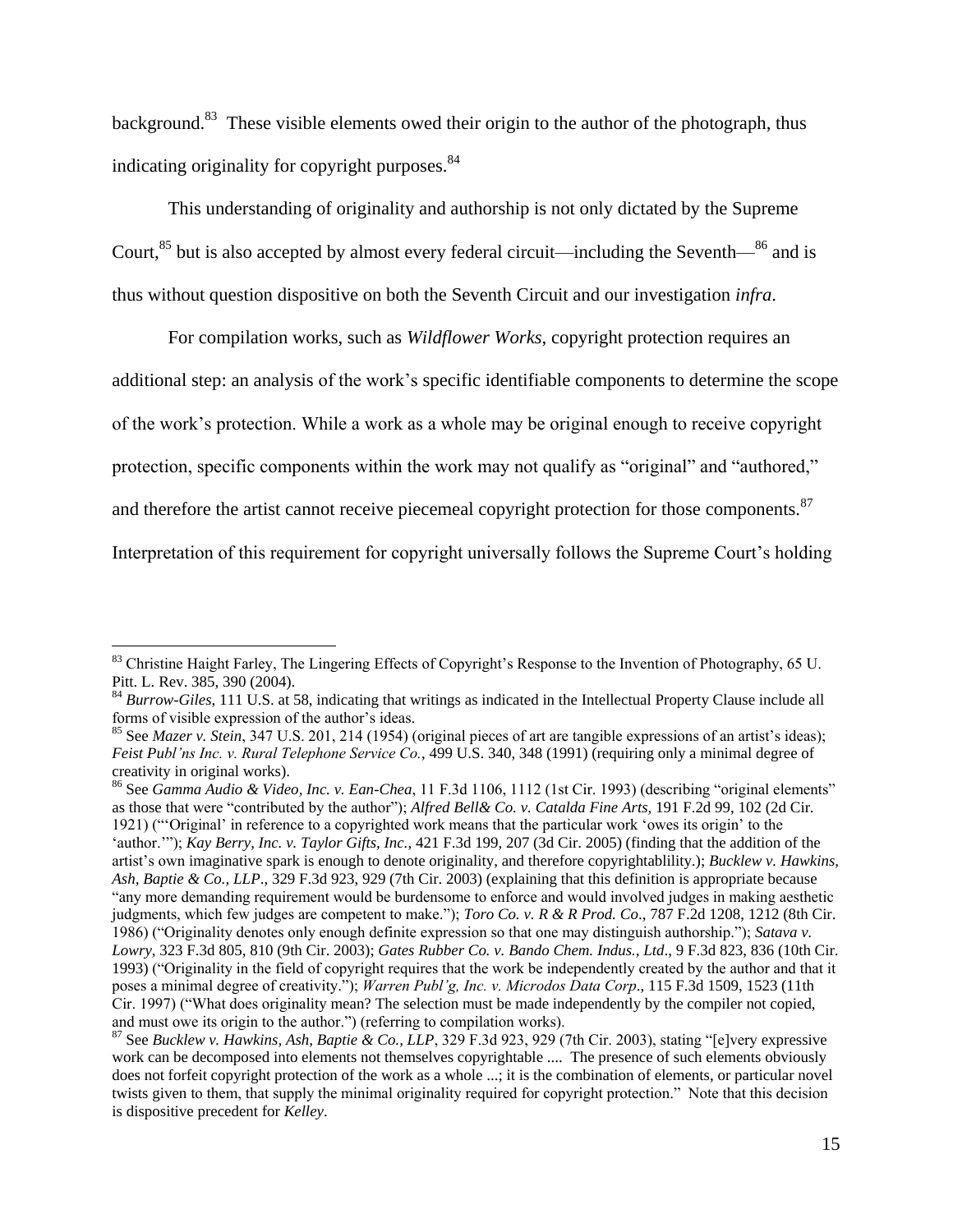in the seminal case of *Feist Publ'ns Inc. v. Rural Telephone Service Co*,<sup>88</sup> where the Supreme Court held that, while facts are not copyrightable because they do not owe their origin to an act of authorship,<sup>89</sup> compilations of facts may receive copyright protection, depending the originality of the compilation.<sup>90</sup>

Once again, while the originality factor is the *sine qua non* of copyright, the requisite level in a compilation is extremely low; even a slight amount will suffice.<sup>91</sup> So long as the choices of selection and arrangement "are made independently by the compiler and entail a minimal degree of creativity, [the compilation is] sufficiently original that Congress may protect such compilations through the copyright laws."<sup>92</sup> Again, such copyright protection is limited only to the elements of the work that are original to the author.<sup>93</sup>

Like compilation works containing facts, those works which utilize elements found in nature, such as *Wildflower Works*, must also undergo scrutiny to analytically separate the authored elements from the uncopyrightable in order to determine the scope of copyright protection. The United States Copyright Office dictates that a work "must owe its origin to a human being. Materials produced solely by nature, by plants, or by animals are not

<sup>88</sup> *Feist Publ'ns Inc. v. Rural Telephone Service Co.*, 499 U.S. 340 (1991). In this case, the court held that alphabetical listings of names, accompanied by towns and phone numbers, in a telephone book's white pages were not copyrightable because the listings were uncopyrightable facts, and the telephone company did not select, coordinate, or arrange these uncopyrightable facts in an original way sufficient to satisfy the minimum standards for copyright protection.

 $89$   $\cdot$  The most fundamental axiom of copyright law is that 'no author may copyright his ideas or the facts he narrates.'" *Id.* at 344-45, quoting *Harper & Row, Publishers, Inc. v. Nation Enterprises*, 471 U.S. 539, 556 (1985).  $90$  *Id.* at 344. The Court followed the definition of "compilation" as found in § 101 of the Copyright Act: "a work formed by the collection and assembling of preexisting materials or of data *that* are selected, coordinated, or arranged *in such a way that* the resulting work as a whole constitutes an original work of authorship." *Id.* at 356, quoting 17 U.S.C.A  $\S$  101 (1976). See also  $\S$  103(b) of the Copyright Act, which states that "copyright in a compilation or derivative work extends only to the material contributed by the author of such work." 17 U.S.C.A. § 103(b) (1988).

<sup>91</sup> *Id.* at 345.

<sup>&</sup>lt;sup>92</sup> *Id.* at 348. The Court later clarified "that the selection and arrangement of facts cannot be so mechanical or routine as to require no creativity whatsoever." *Id.* at 362.

<sup>&</sup>lt;sup>93</sup> *Id.* at 348. See also the 17 U.S.C.S. § 103(b) of the Copyright Act of 1976, which states that "copyright in a compilation or derivative work extends only to the material contributed by the author of such work, as distinguished from the preexisting material employed in the work, and does not imply any exclusive right in the preexisting material."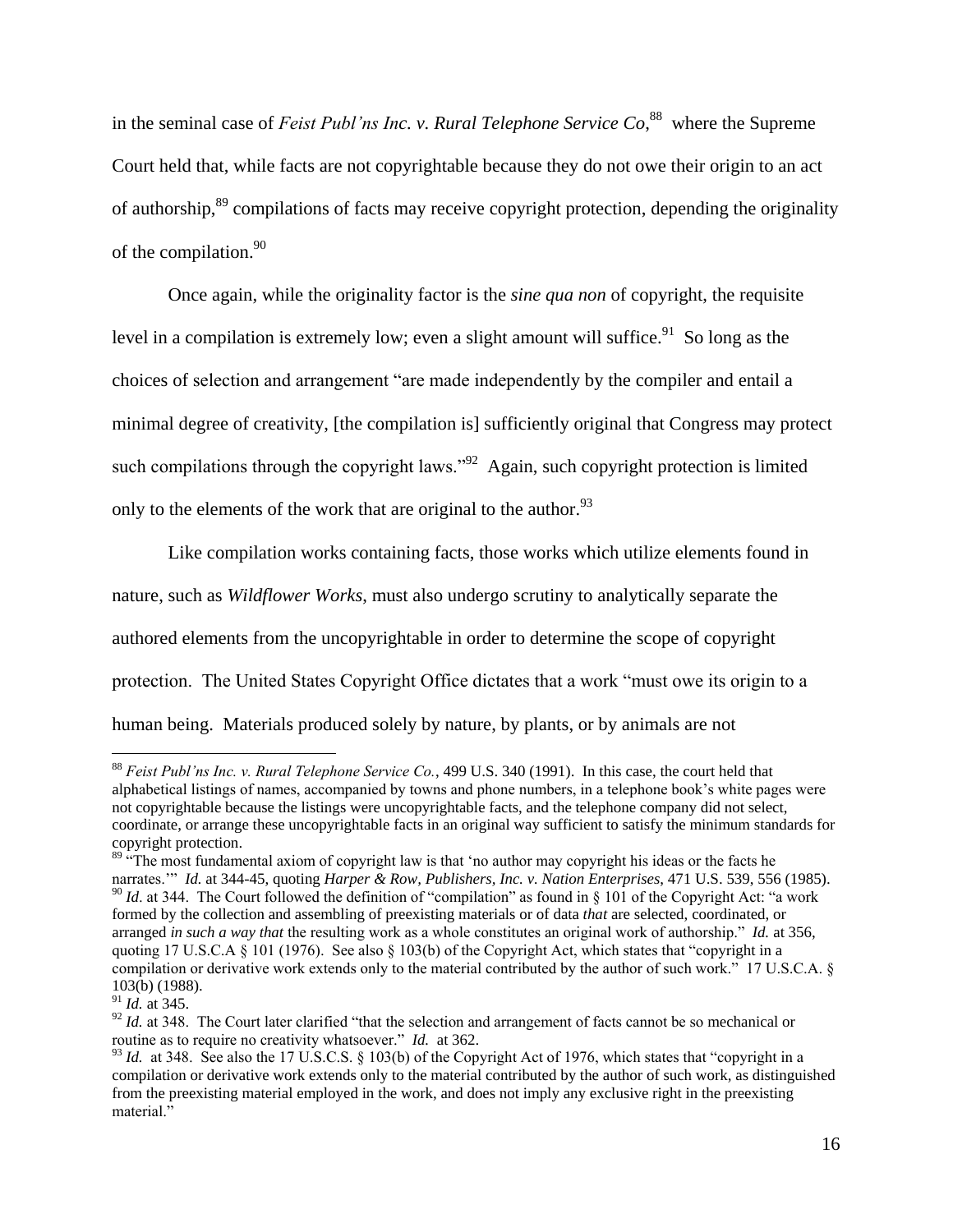copyrightable.  $\mathbb{R}^{94}$  Examples of such noncopyrightable works include those produced by mechanical process or random selection without any contribution by a human author, such as a multi-colored pebble design on a linoleum floor, and those owing their forms exclusively to the forces of nature, such as a polished and mounted piece of driftwood.<sup>95</sup>

#### *ii. The Mistake*

In determining that *Wildflower Works* was created by the "wrong kind" of author, the Seventh Circuit strayed from the Supreme Court's binding precedent in *Feist* and the accepted interpretation of this requirement in the Copyright Act, and contradicted rulings on compilation works by multiple circuits, including the Seventh itself.<sup>96</sup> While the court was given the difficult task of understanding and deconstructing a nonconventional conceptual work of art, this difficulty does not justify its erroneous analysis of the law. The following reasons explain why the Seventh Circuit's application of the original authorship requirement is flawed, and how this application threatens the scope of copyright as envisioned by the Constitution.

First, it is clear that *Wildflower Works* is both original and authored as defined by the statutory interpretation and legislative history of  $\S 102(a)$  of the 1976 Copyright Act.<sup>97</sup> The Seventh Circuit conceded in *Kelley* the inherent interconnectedness of the statute's relevant terms,<sup>98</sup> yet failed to apply this theory in its analysis. The court first appropriately rebuked the district court's holding that the work was not original because it was not novel.<sup>99</sup> It is plain to

 $94$  U.S. COPYRIGHT OFFICE, COMPENDIUM II: COPYRIGHT OFFICE PRACTICES § 202.02(b) (1984).

<sup>95</sup> 2 Patry on Copyright § 3.19, footnote 1 (2011).

<sup>&</sup>lt;sup>96</sup> Petition for Writ of Certiorari at 1.

<sup>97</sup> *See notes* 58, 59, 63 *supra*.

<sup>98</sup> *Kelley* 635 F.3d at 303, quoting 2 Patry § 3:20: "[w]ritings are what authors create, but for one to be an author, the writing has to be original."

<sup>&</sup>lt;sup>99</sup> *Kelley* 635 F.3d at 302-03, stating that the district court's analysis "mistakenly equates originality with novelty; the law is clear that a work can be original even if it is not novel." *See also* note 80, *supra.*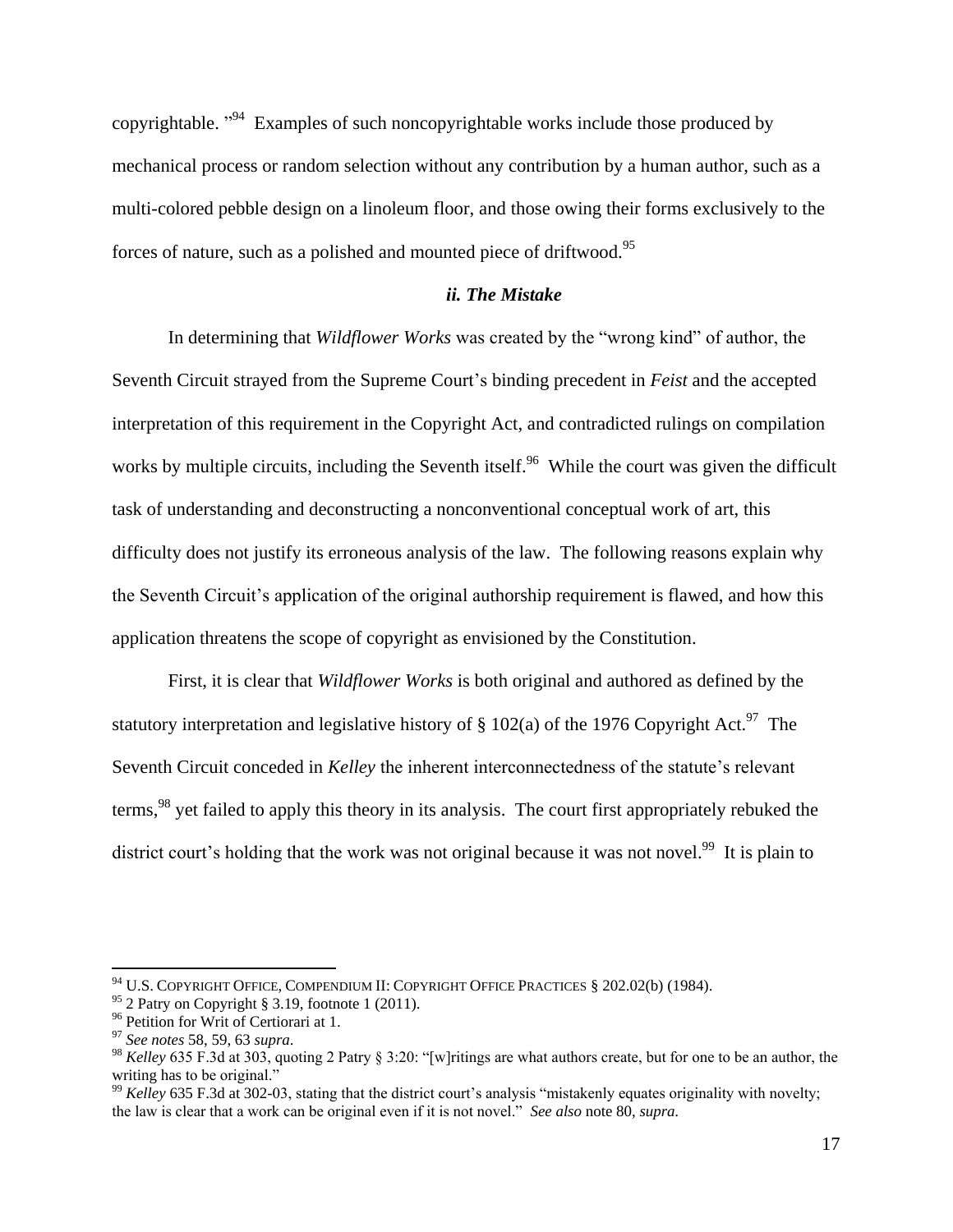the Seventh Circuit that *Wildflower Works* was not copied and plainly possessed more than a little creative spark, <sup>100</sup> although the court did not explain how it came to this conclusion.

We can instead turn to the facts of the case to show how *Wildflower Works* was independently created by its author, using more than a minimal degree of creativity.<sup>101</sup> As a work which clearly utilizes uncopyrightable materials to create the work as a whole, we must look to the rules for compilation works outlined in *Feist* and § 103 of the Act, and separate the uncopyrightable elements created by nature from the rest of the work.<sup>102</sup> While the individual wildflowers themselves are not original to Mr. Kelley, the selection, coordination, and arrangement of the flowers are completely original to him.<sup>103</sup> Mr. Kelley was the sole mind behind the concept and development of the artwork.<sup>104</sup> Furthermore, witnesses of the artwork state that it was "unique in scope and size, and for its contrast and color."<sup>105</sup> This is more than enough to substantiate a finding of originality in *Wildflower Works* for the purposes of copyright.

After discussing originality, however, the Seventh Circuit took a drastically wrong turn in holding that, despite its originality, *Wildflower Works* lacks the requisite "authorship" needed to establish basic copyrightability.<sup>106</sup> As a work which utilizes uncopyrightable materials, protection will depend on the authorship of the selection, coordination, and arrangement of the materials.<sup>107</sup> If the artist's variations of these elements are original, they may earn copyright protection.<sup>108</sup> Following Supreme Court precedent,<sup>109</sup> these elements were original to Mr.

<sup>100</sup> *Kelley* 635 F.3d at 303.

<sup>&</sup>lt;sup>101</sup> And thus fulfilling the elements required for "originality."

<sup>&</sup>lt;sup>102</sup> *Feist* at 348; 17 U.S.C.A § 103(b).

<sup>103</sup> This is analogous to the photograph in *Burrow-Giles*, 111 U.S. at 55: the photographer's copyright lay in the selection, coordination, and arrangement of the elements within the photograph.

<sup>104</sup> *Kelley,* 635 F.3d at 291-93.

<sup>105</sup> *See* note 33, *supra*.

<sup>106</sup> *Kelley* 635 F.3d at 303-04.

<sup>107</sup> 1-3 Nimmer on Copyright § 3.04(b)(2). See also *Feist*, 499 U.S. at 531.

<sup>108</sup> *Satava*, 323 F.3d at 809*.*

<sup>109</sup> See *Feist*.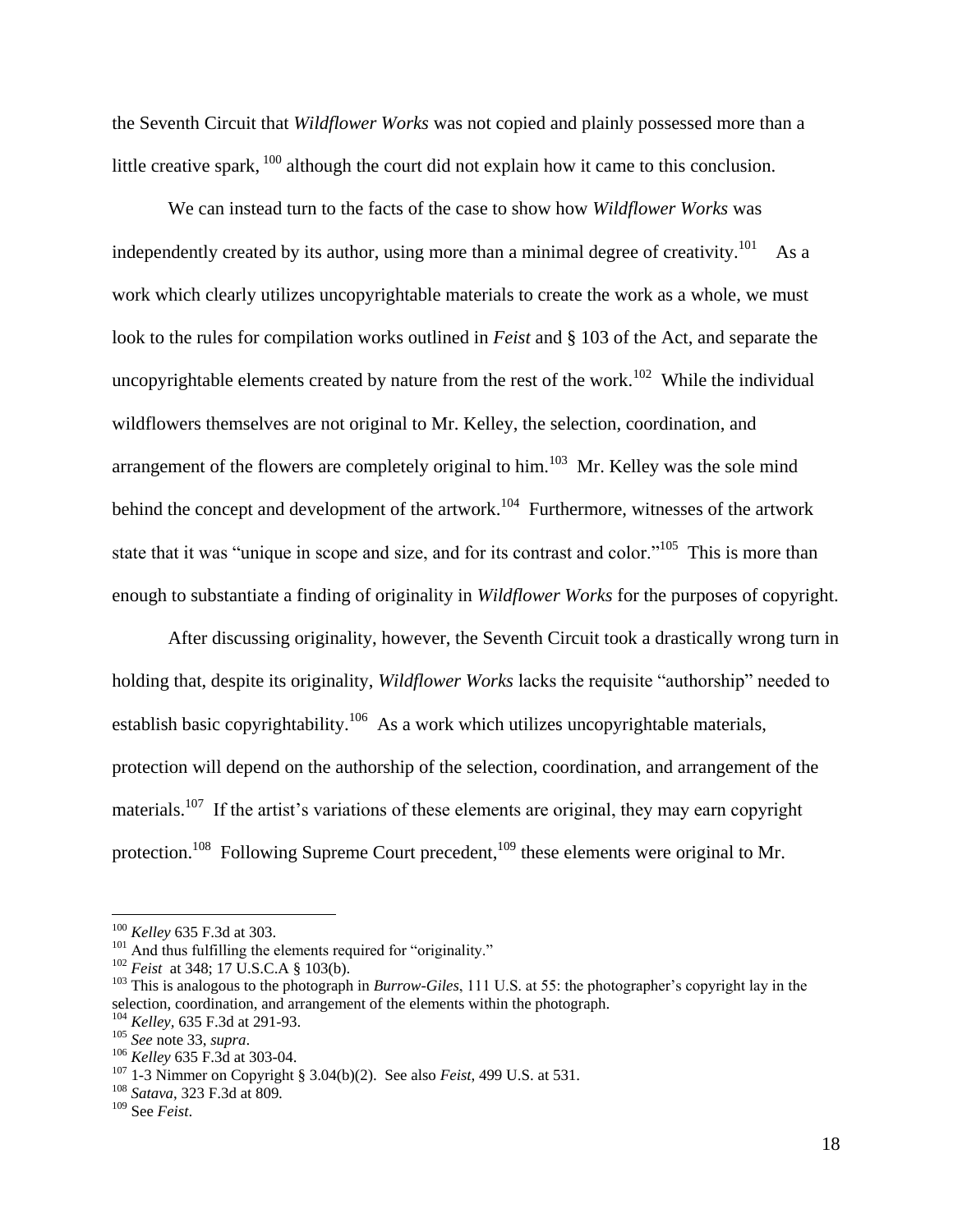Kelley, and as such were *per se* "authored" by Mr. Kelley, and thus *Wildflower Works* is an "original work of authorship."

Yet in its analysis of the work's "authorship," the Seventh Circuit ignored both precedent to determine original authorship, and the reasons why it found originality in *Wildflower Works* in the first place. The court did recognize that Mr. Kelley specifically chose each wildflower according to his concept and deliberately arranged and planted them in a unique sculptural format.<sup>110</sup> However, in its analysis of "authorship," the court mistakenly focused on the natural materials used in the work and the overall creation's basic resemblance to a flower garden: "[s]imply put, gardens are planted and cultivated, not authored."<sup>111</sup> According to the court, *Wildflower Works* is just a garden, nothing more.<sup>112</sup> The court's decision turns on the authorship of the work's primary medium. The floral components of this compilation inarguably owe their individual form and appearance to natural forces; $^{113}$  however, the selection, coordination, and arrangement of the flowers were not results of nature, and may be considered the product of an author if they are original.<sup>114</sup> The court disregarded this second step dictated by the Supreme Court in *Feist*, and, in confusing the concepts of artistic materials with artistic works, stopped short of considering the elements beyond the individual flowers which make *Wildflower Works* an original work.

The Seventh Circuit's holding on authorship as dictated by the author of the medium is also clearly inconsistent with already-copyrighted works which use materials found in nature.<sup>115</sup> For example, the Copyright Office has granted numerous copyright registrations to the floral and

<sup>110</sup> Brief for Volunteer Lawyers for the Arts et al. as Amici Curiae in Support of Petitioner, *Kelley*, 132 S. Ct. 380 (No. 11-101) at 6, *footnote* 3, citing *Kelley*, 635 F.3d at 293.

 $^{111}$  *Id.* at 304.

<sup>112</sup> *Id.* at 306.

<sup>113</sup> *Id.* at 304.

<sup>114</sup> See *Feist*, 499 U.S. at 531.

<sup>&</sup>lt;sup>115</sup> Petition for Writ of Certiorari at 20-21.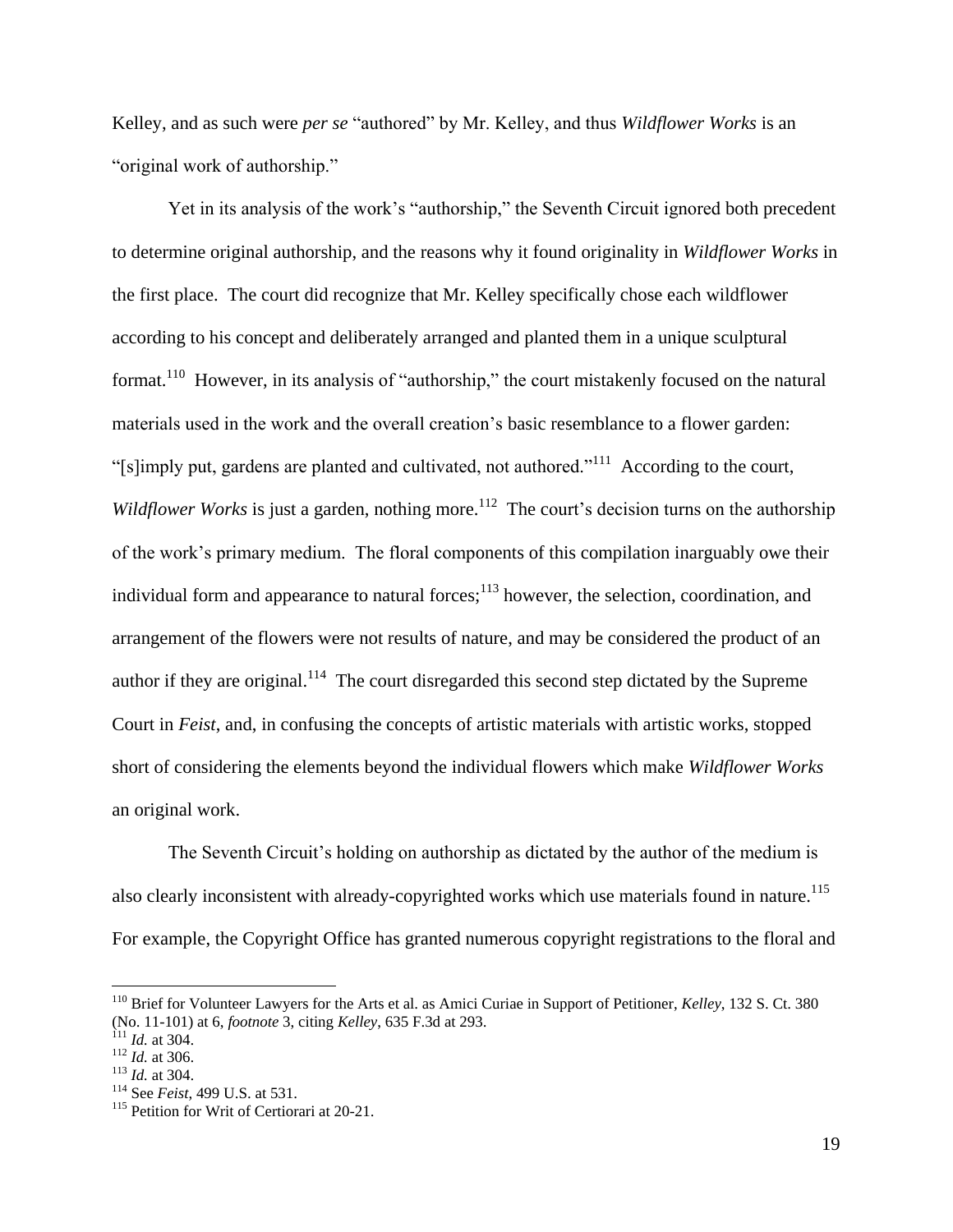fruit sculptures created by the well-known food retailer Edible Arrangements, and also to the American Sand Art Corporation for its sand sculptures.<sup>116</sup> Even though the mediums of fruit and sand are authored solely by nature, the authorship requirement for copyright is not concerned with the medium of the work, and so these original sculptures authored by humans can be granted copyright protection.

# **B. Stretching the Language of Fixation**

#### *i. Clarifying the Language*

The second requirement for basic copyright, fixation of the work, is Congress's method of ensuring that in exchange for copyright protection, the work can be later made available for others to copy in the public domain.<sup>117</sup> A "fixed" work is crucial to the "deal" between society and the author of a work; without fixation, the author deposits nothing into the public domain.<sup>118</sup> It also guarantees that only the expression of the idea is protected, rather than the idea itself, and thus preserves the idea/expression dichotomy of the copyright system.<sup>119</sup> This necessary separation of ideas from expressions owes its origin to the "Writings" created by "Authors" as stated in the Intellectual Property Clause.<sup>120</sup> As codified,  $\S 102(a)$  of the Copyright Act dictates that a work be fixed in a "tangible medium of expression," and the fixation is sufficient if the work "can be perceived, reproduced, or otherwise communicated, either directly or with the aid of a machine or device."<sup>121</sup>

<sup>116</sup> Id., referring to Edible Arrangements' "Berry Bouquet," Reg. No. VA0001021475; "Blooming daises," Reg. No. VA0001021473; "Delicious celebration," Reg. No. VA0001021474; "Delicious fruit design," Reg. No. VA0001021472; and "Hearts and berries," Reg. No. VA0001021476, and to American Sand Art Corporation's "Large flamingo," Reg. No. VA0000603490; "Macaw parrot," Reg. No. VA0000603407; and "Extra large castle," Reg. No. VA0000603493.

<sup>&</sup>lt;sup>117</sup> Julie E. Cohen, Creativity and Culture in Copyright Theory, 40 U.C. Davis L. Rev. 1151, 1195-96 (2007). <sup>118</sup> Joseph C. Merschman, Anchoring Copyright Laws in the Copyright Clause: Halting the Commerce Clause End Run Around Limits on Congress's Copyright Power, 34 Conn. L. Rev. 661, 681 (2002).

<sup>&</sup>lt;sup>119</sup> Id. at 683, referring to  $\S$  102(b) of the Copyright Act (see note 46 *supra*).

 $120$  U.S. Const. amend. 1, § 8, cl. 8.

 $121$  17 U.S.C.A. § 102(a).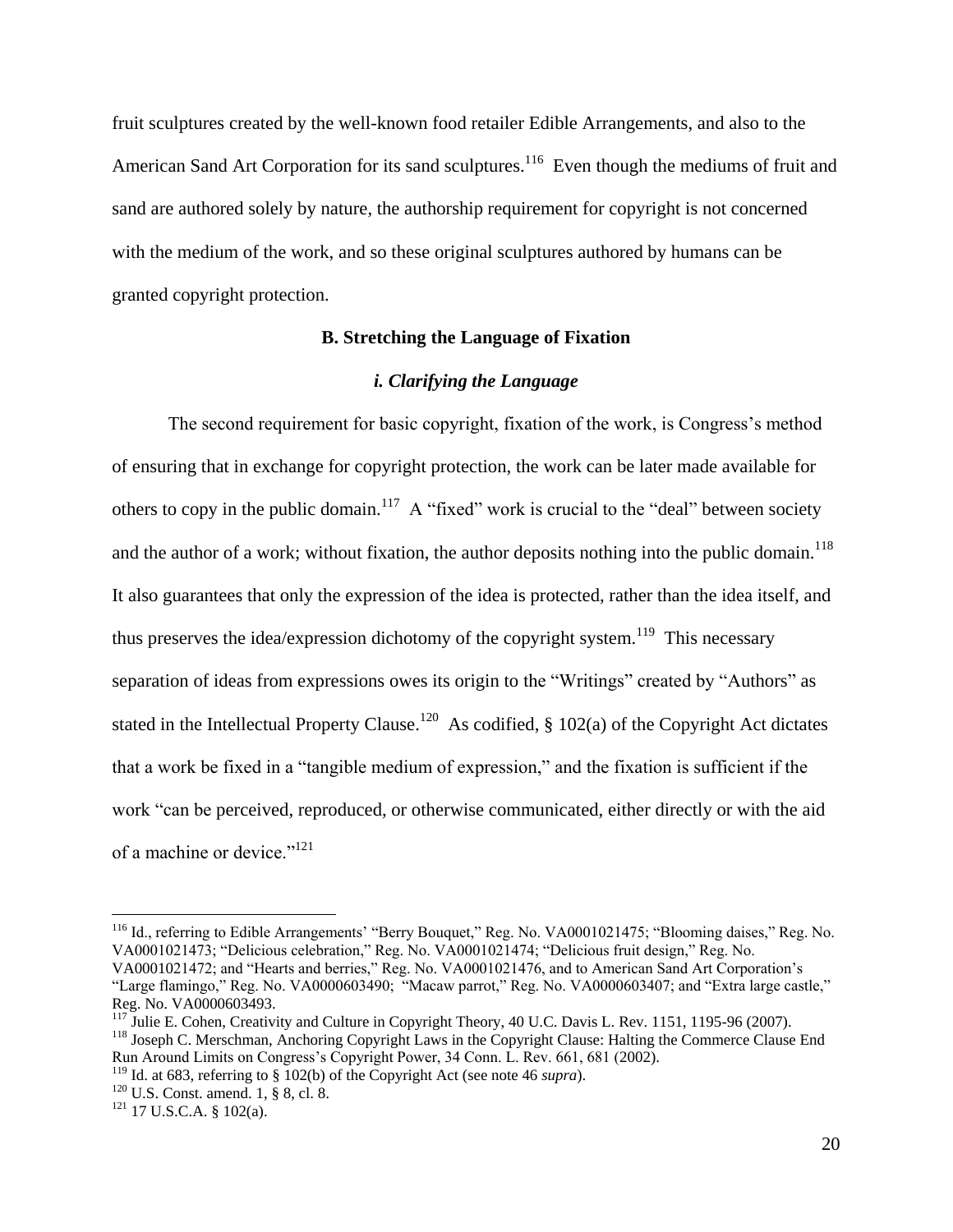The accompanying House Report explains the reason for the sufficiency standard is "to avoid the artificial and largely unjustifiable distinctions ... under which statutory copyrightability in certain cases has been made to depend upon the form or medium in which the work is fixed."<sup>122</sup> These "certain cases" referred to by Congress are those live audible transmissions, such as music performances, sports broadcasts, and news coverage, that reach the public in unfixed form but can be simultaneously recorded.<sup>123</sup> The relevant case law also supports a broad interpretation of what may qualify as a "fixed" work: in *Goldstein v. California*, the Supreme Court held that "writings ... may be interpreted to include any physical rendering of the fruits of creative intellectual or aesthetic labor."<sup>124</sup> Overall, both Congress and the courts highlight the broad interpretation of fixation, allowing, for the most part, a "material object" enough of a vehicle for the fixation requirement.<sup>125</sup>

What the fixation requirement does withhold from copyrightability, however, are those works which are not "sufficiently permanent or stable to be perceived, reproduced, or otherwise communicated for a period of more than transitory duration."<sup>126</sup> Examples of these include "those [works] projected briefly on a screen, shown electronically on a television or other cathode ray tube, or captured momentarily in the 'memory' of a computer."<sup>127</sup>

## *ii. Fixation of "Wildflower Works"*

The Seventh Circuit held that *Wildflower Works* was not "fixed" for copyright purposes because of the work's "changeable" nature, that "its appearance is too inherently variable to

<sup>&</sup>lt;sup>122</sup> H.R. REP. NO. 94-1476 at 52.

 $123$  ID.

<sup>124</sup> *Goldstein v. California*, 412 U.S. 546, 561 (1973). See also *Burrow-Giles*, 111 U.S. at 58, stating that "Writings" includes all ways "by which the ideas of the mind of the author are given visible expression."

<sup>125</sup> *London-Sire Records, Inc. v. Doe* 542 F. Supp. 2d 153, 171 (D. Mass. 2008), *footnote* 23, discussing H.R. REP. NO. 94-1476 at 52.

<sup>126</sup> 17 U.S.C.A. § 101.

<sup>&</sup>lt;sup>127</sup> H.R. REP. NO. 94-1476 at 52.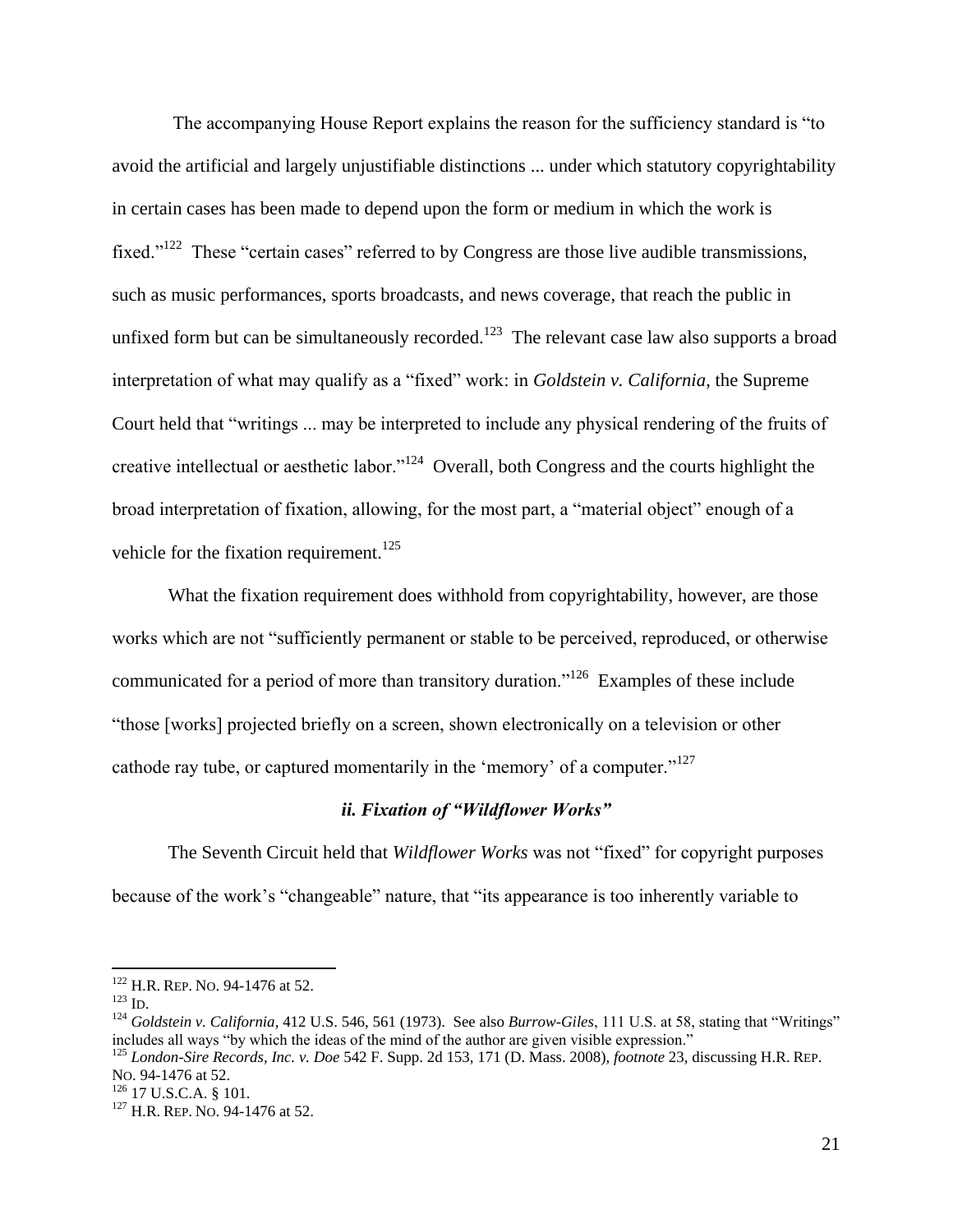supply a baseline for determining questions of copyright creation and infringement."<sup>128</sup> The court's assessment, however, does not follow the test for fixation presented in plain language in  $§ 102(a).$ <sup>129</sup> In fact, the court's reasoning behind its decision is unmistakably at odds with both Congress's statutory interpretation in the accompanying House Report, and with the relevant case law on this issue.

For *Wildflower Works* to be recognized as "fixed," it must be (1) a tangible medium of expression, and (2) must be permanent or stable enough to be perceived by an audience for longer than a transitory duration.<sup>130</sup> The Seventh Circuit conceded that *Wildflower Works* is both tangible and can be perceived for more than a transitory duration, and so the question of whether Wildflower Works meets the element of "fixation" should have ended there.<sup>131</sup> Instead, the court continued to reason that the work's essence of dynamic and perpetual change dictates that it is not stable or permanent enough to be called "fixed."<sup>132</sup> This last inquiry is neither required by the Copyright Act, nor is it relevant to determine "fixation" for copyright purposes. The court's argument that the essence of change embodied in Wildflower Works as a garden precludes copyrightability is on its face insignificant; establishing "fixation" is not a matter of a work's essence, but rather of its ability to express the author's idea for more than a transitory duration. In addition, the court's argument is focused on the medium of the work rather than the overall expression of the work.<sup>133</sup> As it did with "authorship," the court once again ignored the analytical path mandated by the Copyright Act, and instead devised a new test for basic copyrightability.<sup>134</sup>

<sup>128</sup> *Kelley*, 635 F.3d at 304-305.

<sup>&</sup>lt;sup>129</sup> *See* note 46, *supra* for the test delineated in 17 U.S.C.A. § 102(a) of the Copyright Act.

 $130$  17 U.S.C.A. § 201(a).

<sup>&</sup>lt;sup>131</sup> Petition for Writ of Certiorari at 22.

<sup>132</sup> *Kelley*, 635 F.3d at 305.

<sup>133</sup> *See* note 45, *supra*.

<sup>&</sup>lt;sup>134</sup> Petition for Writ of Certiorari at 22.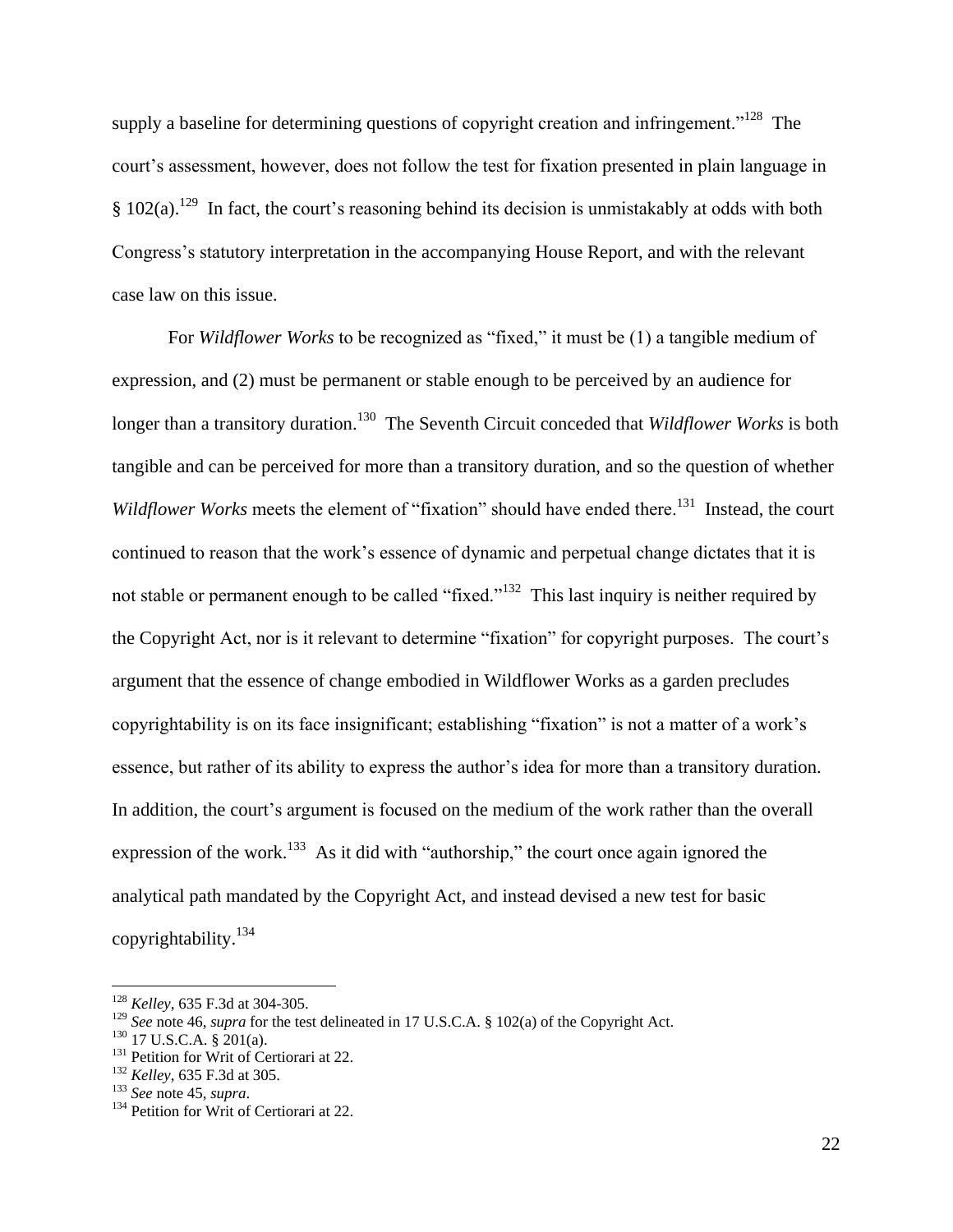The majority opinion in *Kelley* is also internally inconsistent in its analysis of fixation. While the court held firm to its impression that a medium subject to change within a work defeats the work's potential copyrightability, it later states that it is "not suggesting that copyright attaches *only* to works that are static or fully permanent (no medium of expression lasts forever), or that artists who incorporate natural or living elements in their work can *never*  claim copyright."<sup>135</sup> Despite its attempt to redeem itself from its disconcerting holding, the Seventh Circuit's failure to provide examples of what it was "suggesting" brings us one step forward and two steps back.

The Seventh Circuit's holding on "fixation" is especially counter-intuitive when we consider the copyrightability of the examples discussed in the opinion in juxtaposition to the court's standard. One example discussed by the court is an artwork entitled *Puppy* by the popular contemporary American artist Jeff Koons.<sup>136</sup> This work, exhibited worldwide, is a model of a puppy almost three stories high – and made using a metal frame, soil, geotextile fabric, an internal irrigation system, and live flowering plants.<sup>137</sup> In fact, at each exhibition the blooms on *Puppy* are noticeably different in color, pattern, and growth.<sup>138</sup> While this work includes the same kinds of organic materials as *Wildflower Works* and the same changeable nature, the Seventh Circuit posited—without any explanation—that *Puppy* is likely to be considered "fixed" and thus copyrightable.<sup>139</sup> This is a glaring contradiction, as in its opinion the court had just previously declared that, because the "essence" of living flowers is to change, works using them as a medium are ineligible for protection.<sup>140</sup>

<sup>135</sup> *Kelley*, 635 F.3d at 305.

<sup>136</sup> *Kelley* 635 F.3d at 305-06.

<sup>137</sup> Jeff Koons, jeffkoons.com/site/index/html (follow *Puppy* hyperlink).

<sup>138</sup> See Images 5 and 6.

<sup>139</sup> *Kelley*, 635 F.3d at 306.

<sup>140</sup> Brief for Volunteer Lawyers for the Arts, et al. as Amici Curiae Supporting Petitioner, *Kelley*, 132 S. Ct. 380 (No. 11-101) at 11.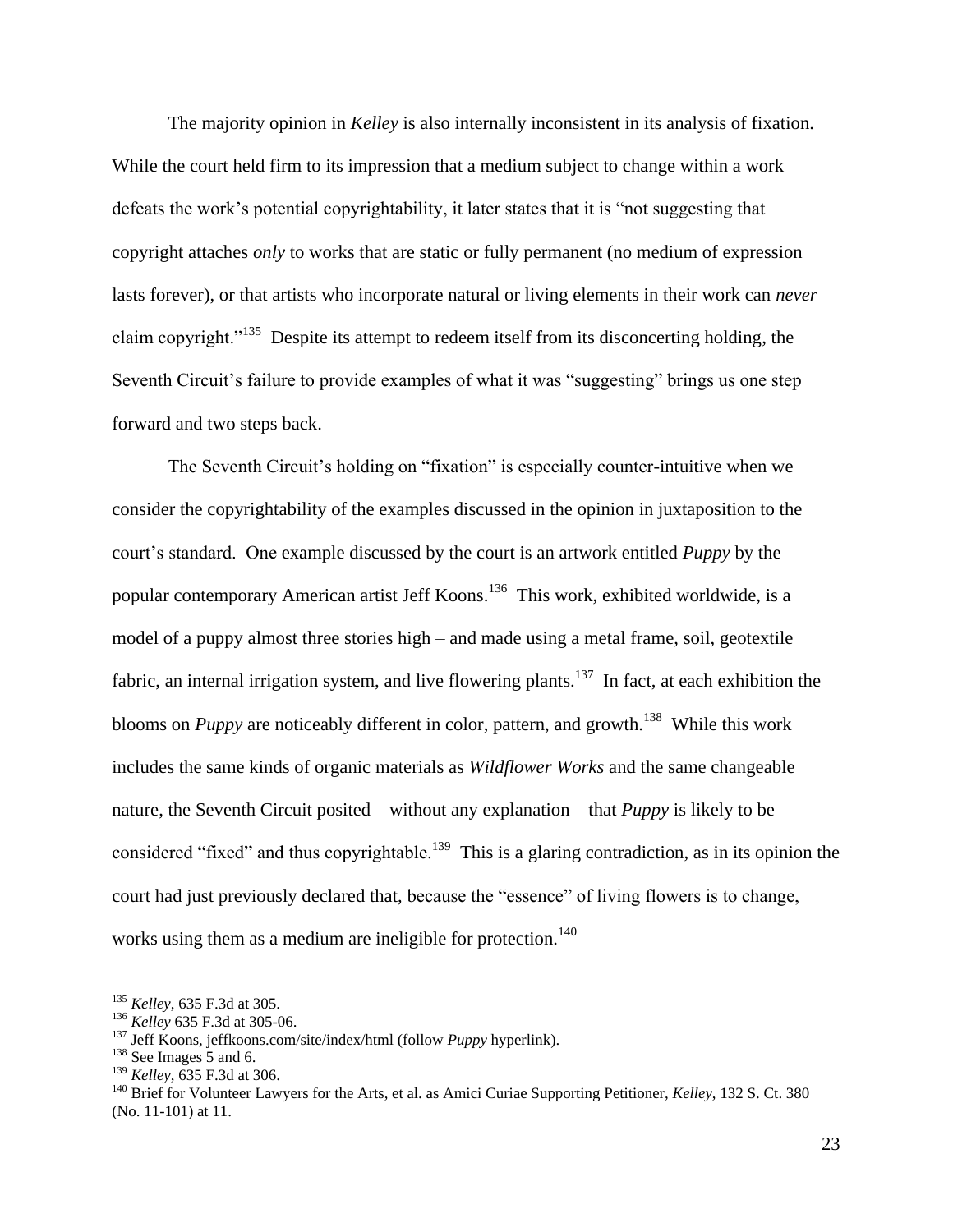Furthermore, the Seventh Circuit's standard for fixation cannot be reconciled with types of works which are granted copyright protection directly by the language of the statue. Choreography, $141$  though fixed only in the fleeting movements of a dancer, is copyrightable so long as there is a written explanation of the steps, or a taped recording; it can be protected even from infringers looking to copy the choreography from a live stage performance instead of from the written description of the steps.<sup>142</sup> Certainly this does not comply with the Seventh Circuit's denial of copyright protection for works with an "essence" of "vitality," yet it is enough for the guidelines set by the Copyright Act.<sup>143</sup>

# **C. Problematic Results**

The Seventh Circuit's dual holding on authorship and fixation is problematic for two main reasons: first, the standard creates a bar against granting copyright protection to any work made of a natural or living medium – a drastic blow to the art community. Such a disservice to innovative contemporary artists will significantly hinder development in ground-breaking fields such as bio-art and eco-art, as well as in more traditional art forms that use natural materials.<sup>144</sup> Without the possibility of copyright protection, artists who work in these fields will be less likely to take artistic risks, thus potentially stunting our society's cultural growth.

Second, the resulting inconsistencies between this court's holding and the statutory language and case law threaten the uniform enforcement of copyright protection in the United States. The court's holding on "authorship" indicates that there are "right" and "wrong" kinds of authorship for copyright purposes, and that the human creator of an original work might not

<sup>141</sup> As an enumerated subject of copyright 17 U.S.C.A. § 102(a)(4). *See* note 46, *supra*.

<sup>142</sup> Brief for Volunteer Lawyers for the Arts, et al. as Amici Curiae Supporting Petitioner, *Kelley*, 132 S. Ct. 380 (No. 11-101) at 11.

<sup>143</sup> *Kelley*, 635 F.3d at 305.

<sup>144</sup> Brief for Volunteer Lawyers for the Arts, et al. as Amici Curiae Supporting Petitioner, *Kelley*, 132 S. Ct. 380 (No. 11-101) at 4.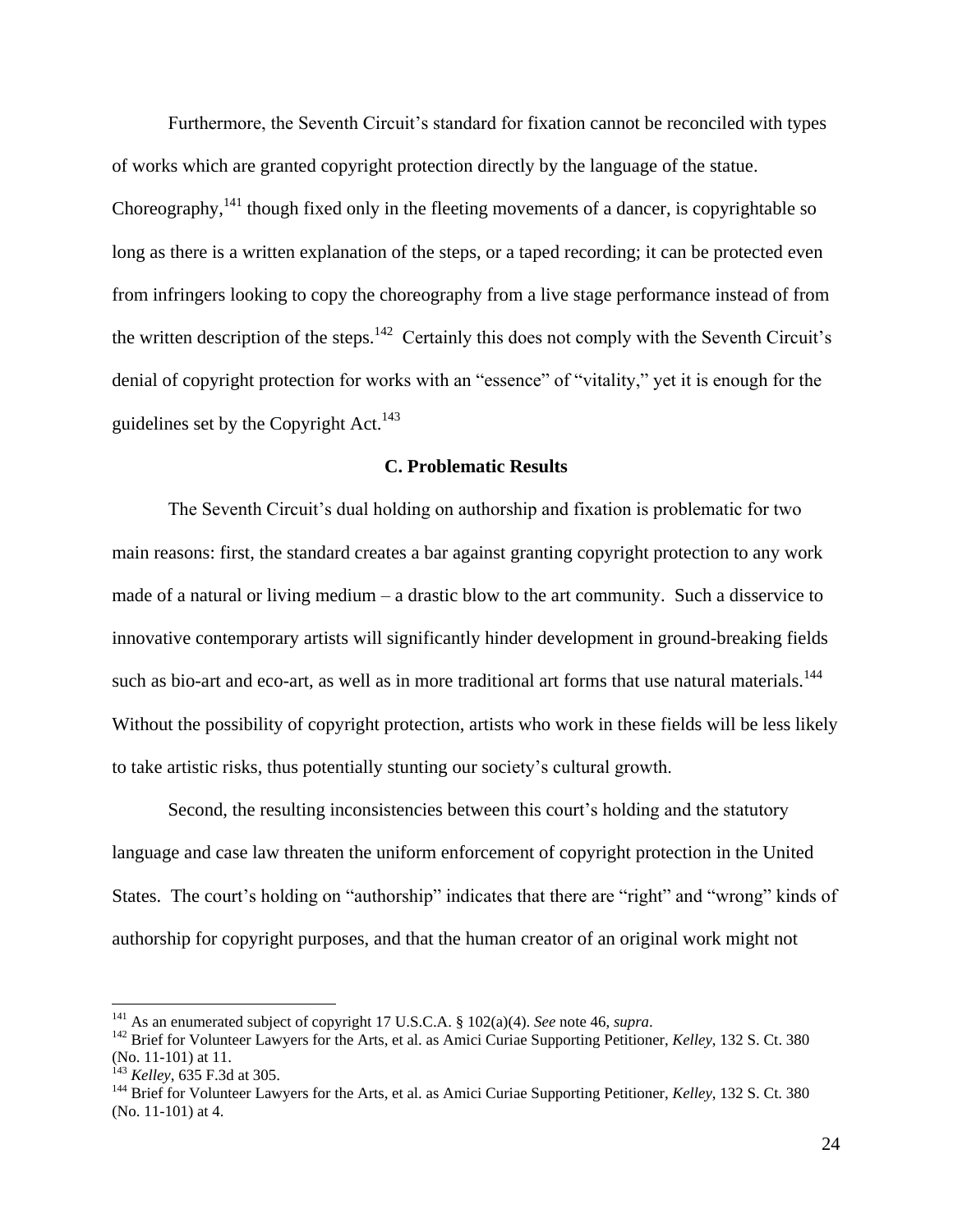always be an author after all. Additionally, the court's problematic fixation standard and its reluctance to exemplify the scope of this standard add nothing but unnecessary confusion to this already inconsistent opinion. Not only do these new rules leave artists, specifically those working with organic materials, in the dark as to the scope of potential copyright protection for their works, but they also challenge and harm the ability of legal advocates to advise and educate these artists in the area of copyright law.<sup>145</sup>

#### **PART V: CONCLUSION**

The relationship between law and culture is an interdependent one, characterized by cycles of definition, slippage, and redefinition.<sup>146</sup> Our legal regime, and the Constitution's Intellectual Property Clause specifically, is meant to promote progress, and the copyright system is a key vehicle to both promoting and dictating this progress.<sup>147</sup> As such, copyright is a powerful engine for stimulating and facilitating creative and artistic outlets, and in organizing the private cultural production and distribution of our artistic goods.<sup>148</sup>

In recognition of this power, and in deference to the progressive goals of the Constitution, it is important for courts to refrain from using copyright to dictate or restrict our cultural progress in the name of promoting it.<sup>149</sup> While contemporary art may pose many questions—or even perhaps concerns—about the artwork's meaning or its level of artistic taste, the courts must not twist the statutory standards for basic copyrightability in an effort to prove a cultural point; the question "Is it art?" is not one to be determined in a court of law. Such "judicial activism" in the art world is unwarranted and arguably harmful; it is only after the courts put aside notions of

 $145$  Id. at 11, 4.

<sup>146</sup> Julie E. Cohen, Creativity and Culture in Copyright Theory at 1194-95, *see* note 117, *supra*.

<sup>&</sup>lt;sup>147</sup> Id. at 1170, 1177.

<sup>&</sup>lt;sup>148</sup> Id. at 1193.

<sup>&</sup>lt;sup>149</sup> Xinyin Tang, That Old Thing, Copyright ...: Reconciling the Postmodern Paradox in the New Digital Age, 39 AIPLA Q.J. 71 (2011).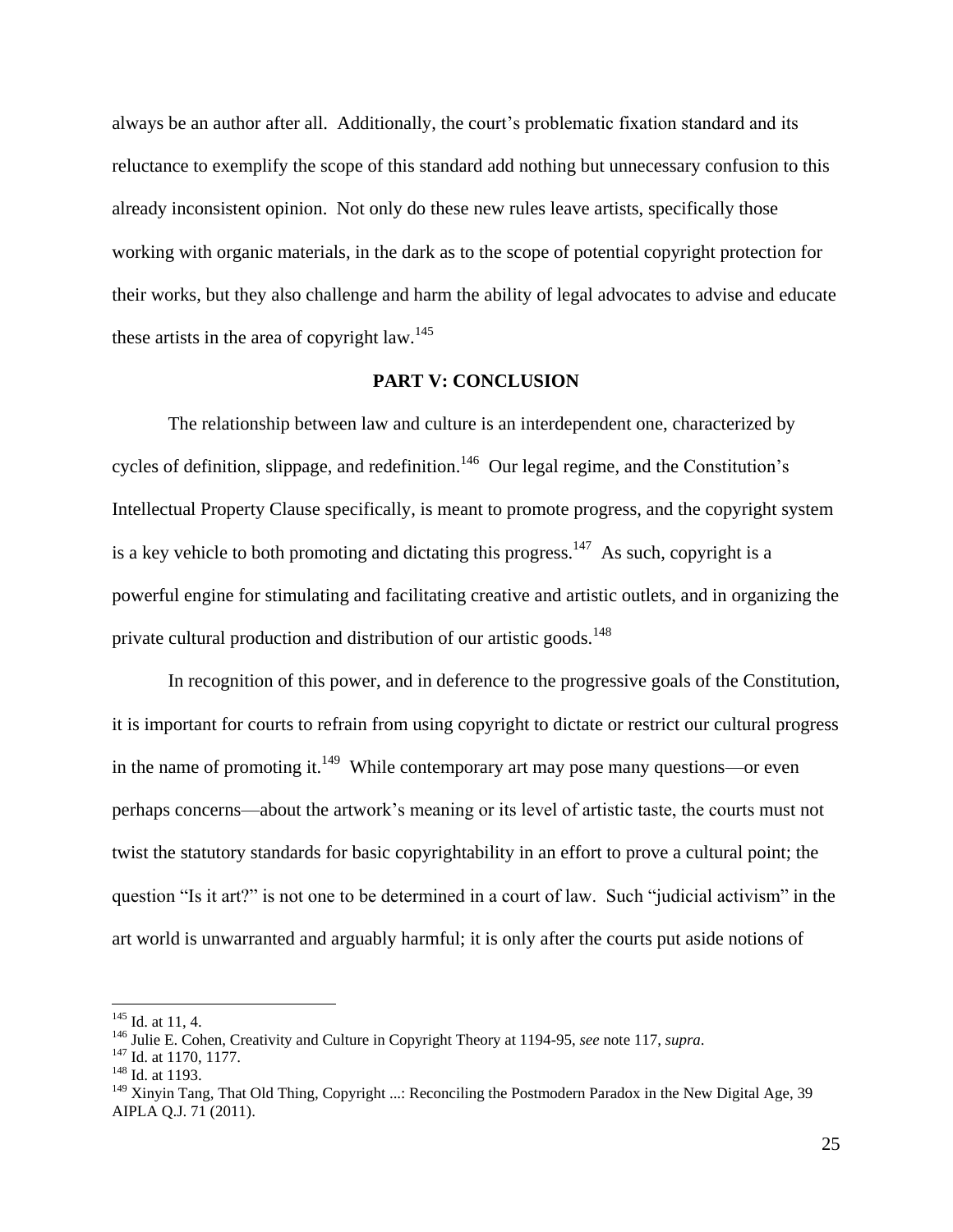artistic taste and judgment that a proper copyright analysis can be applied to an artwork. The courts must remain objective in their determination of copyrightability in order for cultural progression in the arts to remain uninhibited and forward-thinking.

The present fate of Mr. Kelley and his Wildflower Works is an example of judicial activism wielded through the powerful copyright system. The Seventh Circuit's holding not only opens up a Pandora's Box of copyright issues for those artworks which incorporate natural elements, but also greatly undermines the domains of such already nontraditional art.<sup>150</sup> We are fortunate to live in an era in which groundbreaking artistic developments happen daily. However, it is precisely these innovative, and at times avant-garde, creations that are most in need of supportive legal practices and policies if they are to survive and contribute in our increasingly commercial and litigious society.<sup>151</sup>

<sup>150</sup> Chin-Chin Yap, The Un-Edenic State of Copyright, *see* note 63, *supra*.

 $^{151}$  Id.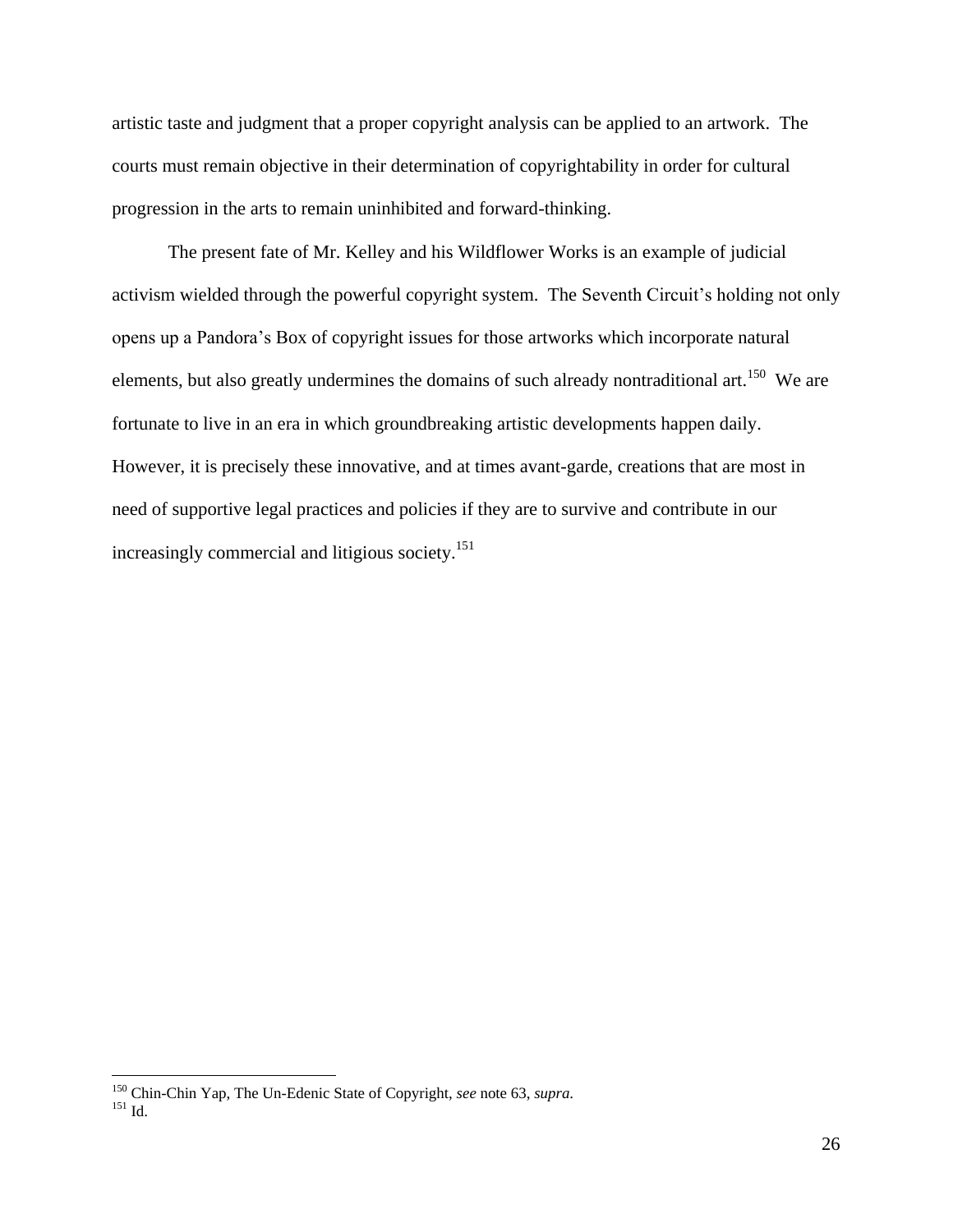# Images



Image 1: Chapman Kelley with his ellipses paintings.



Images 2 and 3: Kelley's plan for *Wildflower Works*, and *Wildflower Works* from above.



Image 4: The park after the destruction of *Wildflower Works*.